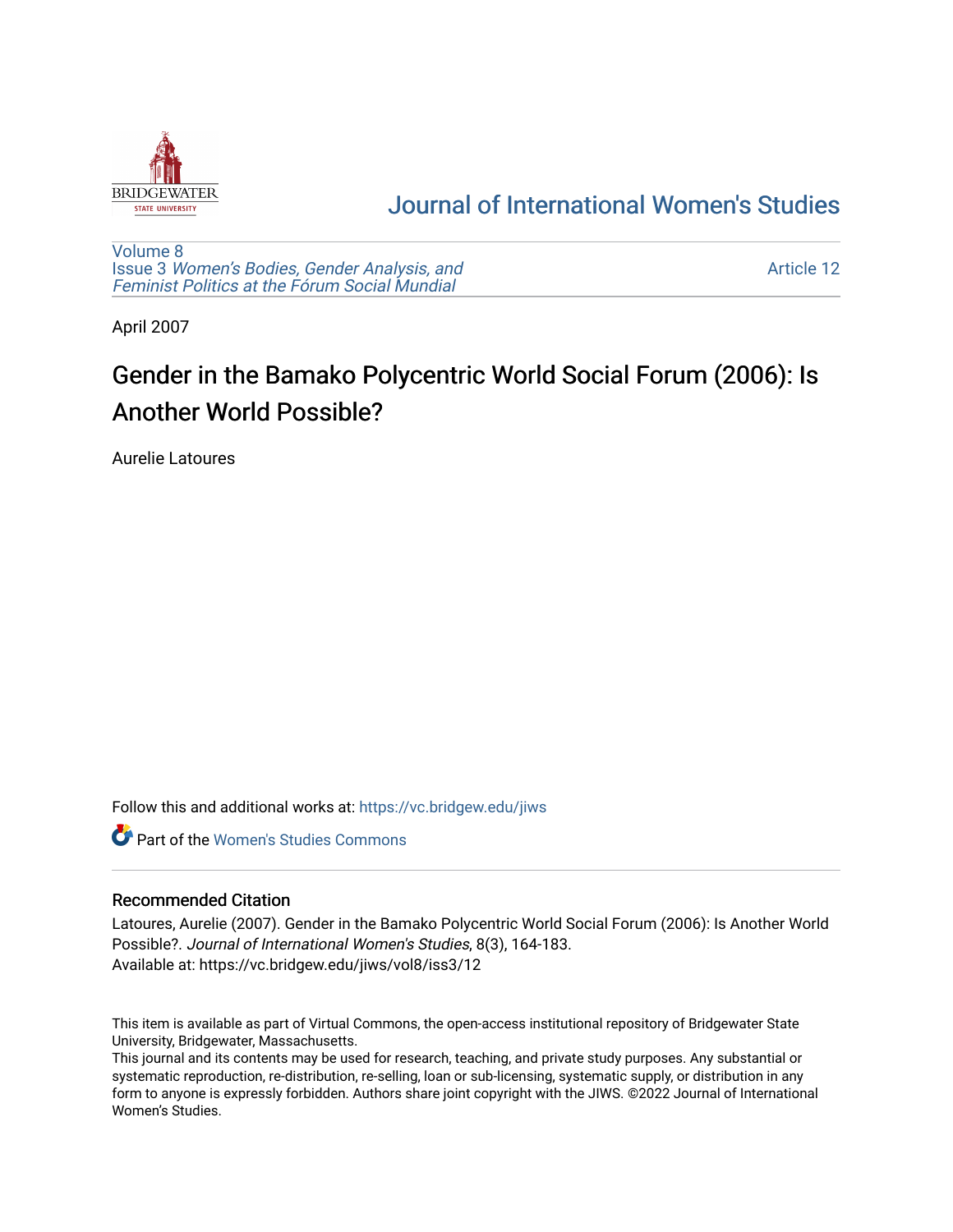# **Gender in the Bamako Polycentric World Social Forum (2006): Is Another World Possible?**

### By Aurelie Latoures $<sup>1</sup>$ </sup>

#### **Abstract:**

This paper<sup>2</sup> explores a gender analysis of the Bamako Polycentric World Social Forum, 2006. Thus far, gender has been marginalized in the World Social Forum process, despite the progressive tone of the project for "another world", indirectly alluding to gender equality. The Bamako WSF 2006 is an interesting case study to assess gender institutionalisation, as for the first time African women activists were massively integrated into the discussions. Additionally, national organizers dedicated a specific venue for gender issues, the Women"s World. What was the impact of these two features for the "engendering" of the WSF?

*Keywords*: gender, social movements, Africa, anti-globalization

#### **Introduction**:

 $\overline{a}$ 

 The World Social Forum (WSF) has been organized every year since 2001. It offers a global space for critical social movements and aims at "building a new world of solidarity" (WSF Charter of Principles 2001). It has created a considerable amount of enthusiasm amongst the women's movements. Indeed, the WSF Charter of Principles<sup>3</sup> stresses the destructive effects of corporate-driven globalization, among which sexist dimensions are enhanced (article 11). It also "condemns all forms of domination and all subjection of one person by another" (article 10), while promoting a participative form of democracy within the WSF, undertaking decisions "without directing, hierarchizing, censuring or restricting them" (article 7). The WSF appears to be a counter hegemonic space where social justice is a goal and power relations are more fluid.

Hence, the women"s movements seized this new opportunity to advocate for gender equality.<sup>4</sup> From the beginning, feminists, women's rights activists, and gender advocates have been pro-active in the WSF"s process. Participation in the WSF potentially offers them additional organizational and discursive capacities in two ways.

Journal of International Women"s Studies Vol. 8 #3 April 2007 164

<sup>&</sup>lt;sup>1</sup> Aurelie Latoures is a doctoral student affiliated to the Centre for African Studies (CEAN) and the Political Institute of Bordeaux, France. Her Ph.D. project deals with "Female Genital Mutilation (FGM) and Public Policies compared in Mali and Kenya," exploring the role of different advocacy coalitions competing for the framing of the issue in the policy-making process. She participated to the Bamako Polycentric World Social Forum in 2006. She will carry on this parallel research on gender and the WSF from an African perspective at the Nairobi WSF 2007.

 $2^2$  The author would like to thank reviewers from the JIWS, as well as Claudy Vouhé and Sandrina Granja for their careful re-readings and suggestions on draft versions of this paper.

<sup>&</sup>lt;sup>3</sup> The Charter was drafted in Brazil, at the end of the first WSF, in Porto Alegre in 2001. It was approved and adopted by the organizations that make up the World Social Forum Organizing Committee, and later by the WSF International Council, the same year. It has achieved a quasi-constitutional status within the WSF process, as it helps to guide and define orientations for future editions of the WSF.

 $4 \overline{4}$  Gender equality is considered (here) as the principled ideas which bound the women's movements together. It denotes women having the same opportunities as men in all aspects of life, including in the public sphere.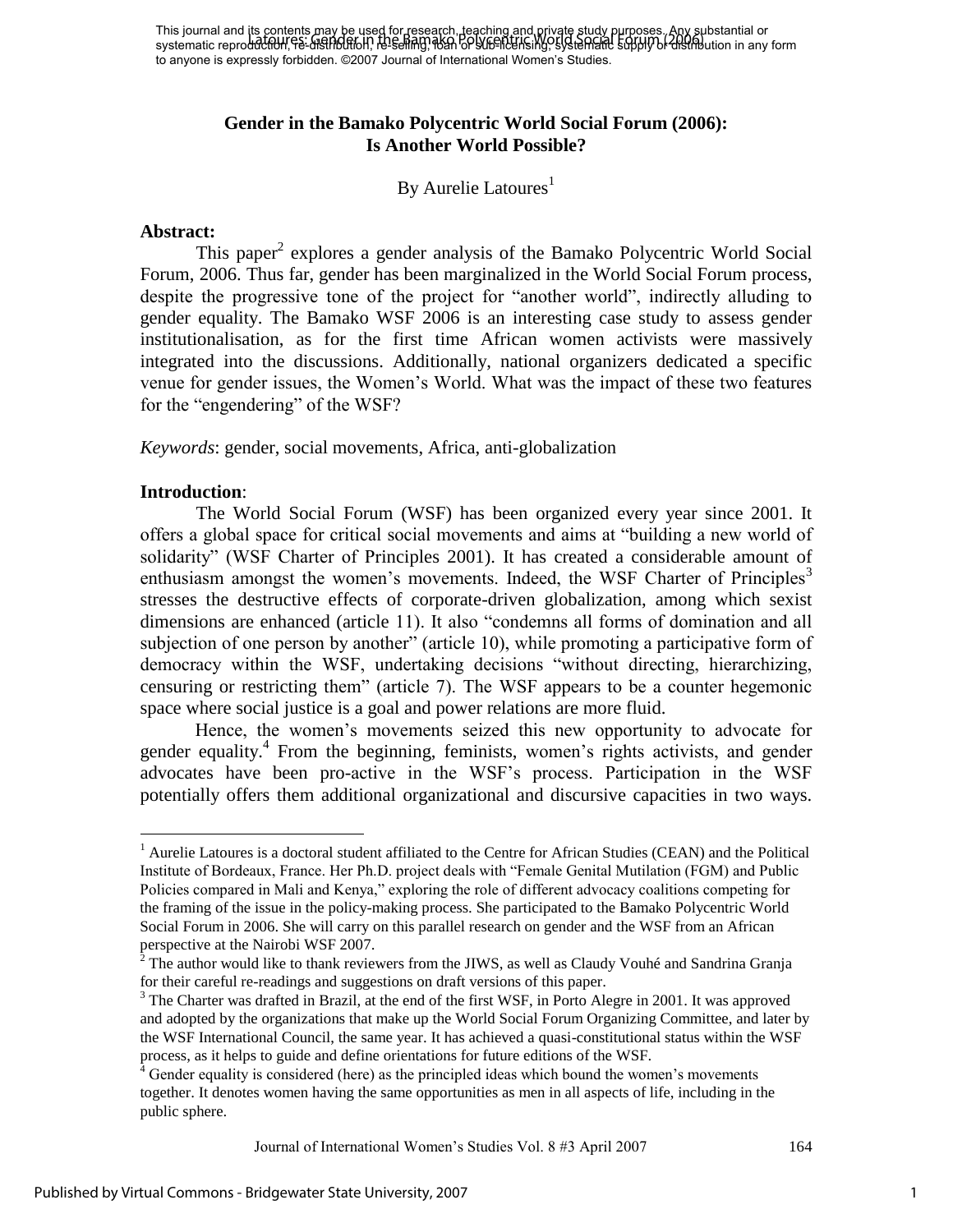Firstly, transnational networking had been captured by United Nations conferences on women and other institutional events (Falquet 2003): the WSF renews and widens networking possibilities. Secondly, by reframing their concerns in the wake of antiglobalization struggles, the women"s movements may benefit from new (or at least renewed) arguments for gender advocacy.

Since the second half of the 1990s, women"s movements have reassessed their strategies; they had been involved in the different UN conferences (Vienna in 1993, Cairo in 1994, Beijing in 1995) and their follow-up meetings (Beijing +5 in 2000, for instance), where they succeeded in introducing gender equality into the international agenda. Yet, these efforts yielded meagre concrete results and new analyses emerged linking the persistence of gender imbalance with the global neoliberal regime:

> Any possibility for more significant changes in the rights and life conditions of most women were in effect blocked by the intensification of neoliberal globalisation, the ever more dramatic rolling back of the State, structural adjustment processes, and the concomitant erosion of citizenship and social policies (Alvarez, Faria and Nobre 2003: 200).

As the WSF is the most enduring expression of the anti-globalisation movement, it raised important hopes within the women"s movements.

Yet, the WSF has not fulfilled all its promises. Since the beginning, criticisms have emerged concerning both the marginalization of women as participants (especially in the panels dominated by men) and of gender as an issue. For instance, the World March of Women, a major transnational feminist network, wrote a declaration at the end of the Porto Alegre 2003 WSF which stated:

> We nevertheless saw that women's presence remains marginal and is only "politely tolerated". We are still a long way from achieving genuine dialogue on the role of women and feminism in the construction of another world (World March of Women 2003: 234).

Gender analyses<sup>5</sup> of the World Social Forum are actually very rare and mostly the product of feminist networks rather than of mainstream WSF literature.<sup>6</sup> The first explanation for this could be that the WSF is still a new phenomenon in general, and knowledge of it is still incomplete. But, the very nature of the forum also makes it difficult to analyse. It is not an organisation, but rather a physical and temporal space for (very) different movements to meet, often described as a "movement of movements". This important feature is also a key element for the legitimacy of the WSF, presented as a neutral space, without power relations within (Teivainen 2004). Yet, feminists' criticisms

<sup>&</sup>lt;sup>5</sup> Defined as a "systematic gathering and examination on information on gender differences and social relations in order to identify and redress inequities based on gender" (Reeves and Balden, 2000: 2).

 $<sup>6</sup>$  Major international feminist networks have denounced the marginalization of gender within the WSF</sup>

<sup>(</sup>AWID, WIDE, The Penelopes, Articulacion Feminista Mercosur, etc...). They have been particularly vocal since 2003. See for instance: Karadenizli, Allaert and De La Cruz 2003; Salazar 2004; Bjork 2004; Duddy 2004.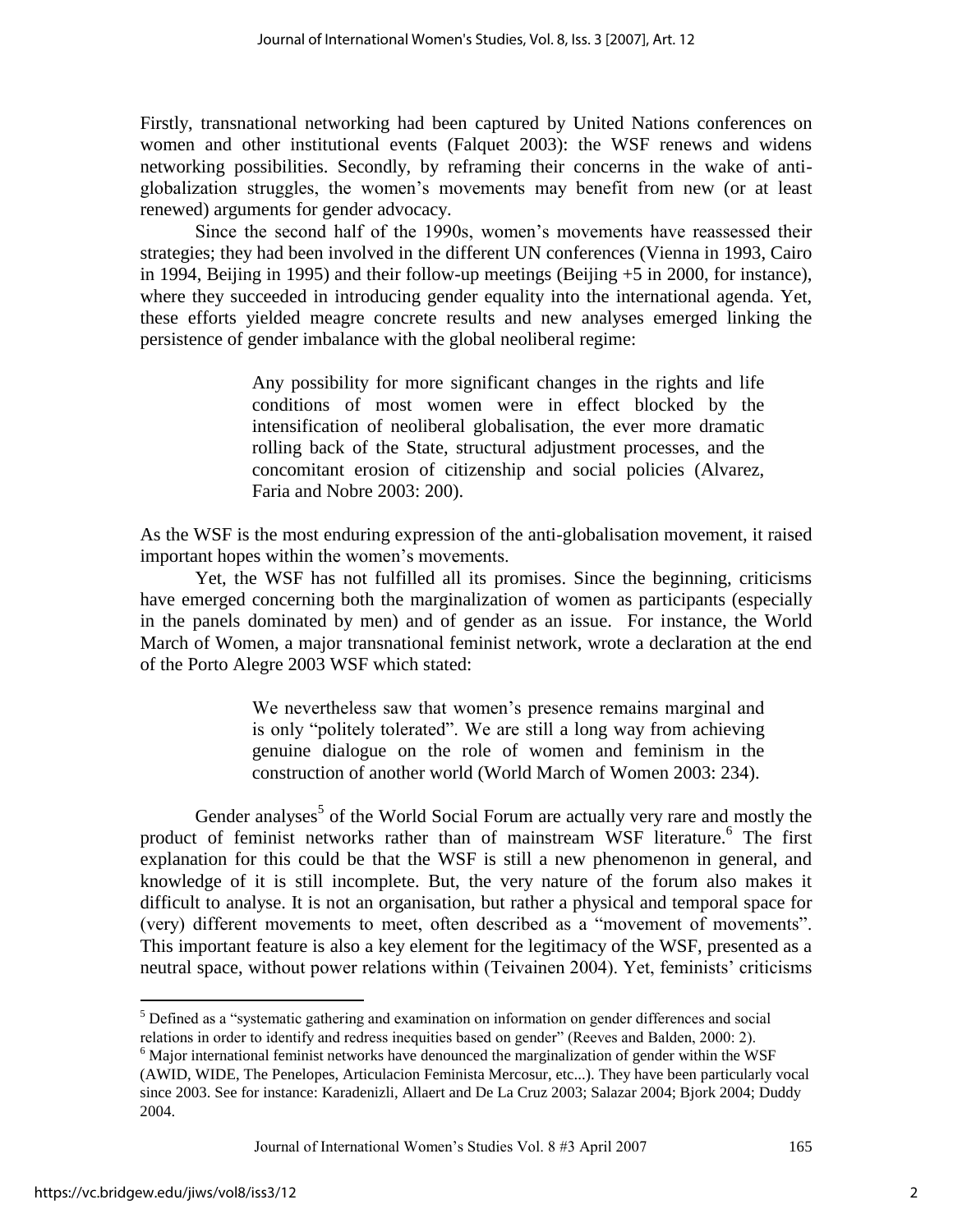tend to put a question mark against this supposed depoliticization. Power relations do exist within the WSF. Saying that does not necessarily mean that there is a conscious attempt by some organizations to silently rule the process. However, it does reveal that relations of power are not made sufficiently transparent, thus (among other problems) making gender imbalance invisible and therefore not addressed.

So far, the WSF has been a rather gender-blind process. Gender equality appears, at best, as a *discursive* priority, i.e. not operationalized within the WSF. Despite the fact that the WSF targets social change, it has failed to integrate gender equality as a goal and gender mainstreaming<sup>7</sup> as a strategy. Firstly, the process in itself doest not reflect dynamic gender relations. Manifestations of gender inequality can be observed for instance in terms of participation in the WSF: men and women have not participated equally in the organizational structuring or in the different discussions dominated by male experts. Secondly, gender issues are not mainstreamed in all major themes of the forum, but are marginalized as "women"s issues". Some slight improvements can be witnessed, but further efforts require a shift in organisational cultures and ways of thinking, as well as in the goals, structures and resource allocations of institutions (Kardam 1997). In brief, the WSF is both an opportunity as well as a challenge for the women"s movement. It allows the inclusion of gender equality struggle in the making of a new world, but at the same time the WSF itself has to be "engendered", i.e. making gender institutionalisation a reality within the process.

Bearing this context in mind, this paper proposes a gender analysis of the Polycentric WSF held in Bamako (Mali) in January 2006. How has gender been addressed in this forum? Does it reveal the same weaknesses as before? Has the WSF learnt from criticisms of its gender-blindness? Apart from these "classic" questions, the Bamako 2006 WSF is of specific interest concerning gender institutionalisation for two main reasons. Firstly, African women participated massively in this forum. This is an important new feature as the women"s movement had been represented at past WSFs mainly by Latin American or western women. Secondly, specific venue was for the first time dedicated to women: the Women"s World (*Univers des Femmes*). How have these two features effected the assessment of gender institutionalisation in the Bamako WSF 2006?

In 2006, the WSF moved from its traditional site in Porto Alegre and was decentralized to three locations: Asia (Karachi, Pakistan), Latin America (Caracas, Venezuela), and Africa (Bamako, Mali). The organizers wanted to promote a truly worldwide dimension to the forum. Indeed Latin Americans and Europeans had tended to dominate the scene, as many other participants (especially from the global South) could not afford to reach Brazil. With the increasing number of national, local, and regional forums, there was also an increasing demand for Africa and Asia to be articulated into the global process. In 2004, a first symbolic opening to the world was made when the WSF was located in Mumbai, India. The internationalization of the WSF continued with the polycentric forums in 2006. The idea was to give a voice to new participants from the South and to include some new perspectives into the movement. But in 2006, the real

Journal of International Women"s Studies Vol. 8 #3 April 2007 166

<sup>&</sup>lt;sup>7</sup> Gender mainstreaming may be defined as: "an organisational strategy to bring a gender perspective to all aspects of an institution"s policy and activities, through building gender capacity and accountability" (Reeves and Balden 2000: 14).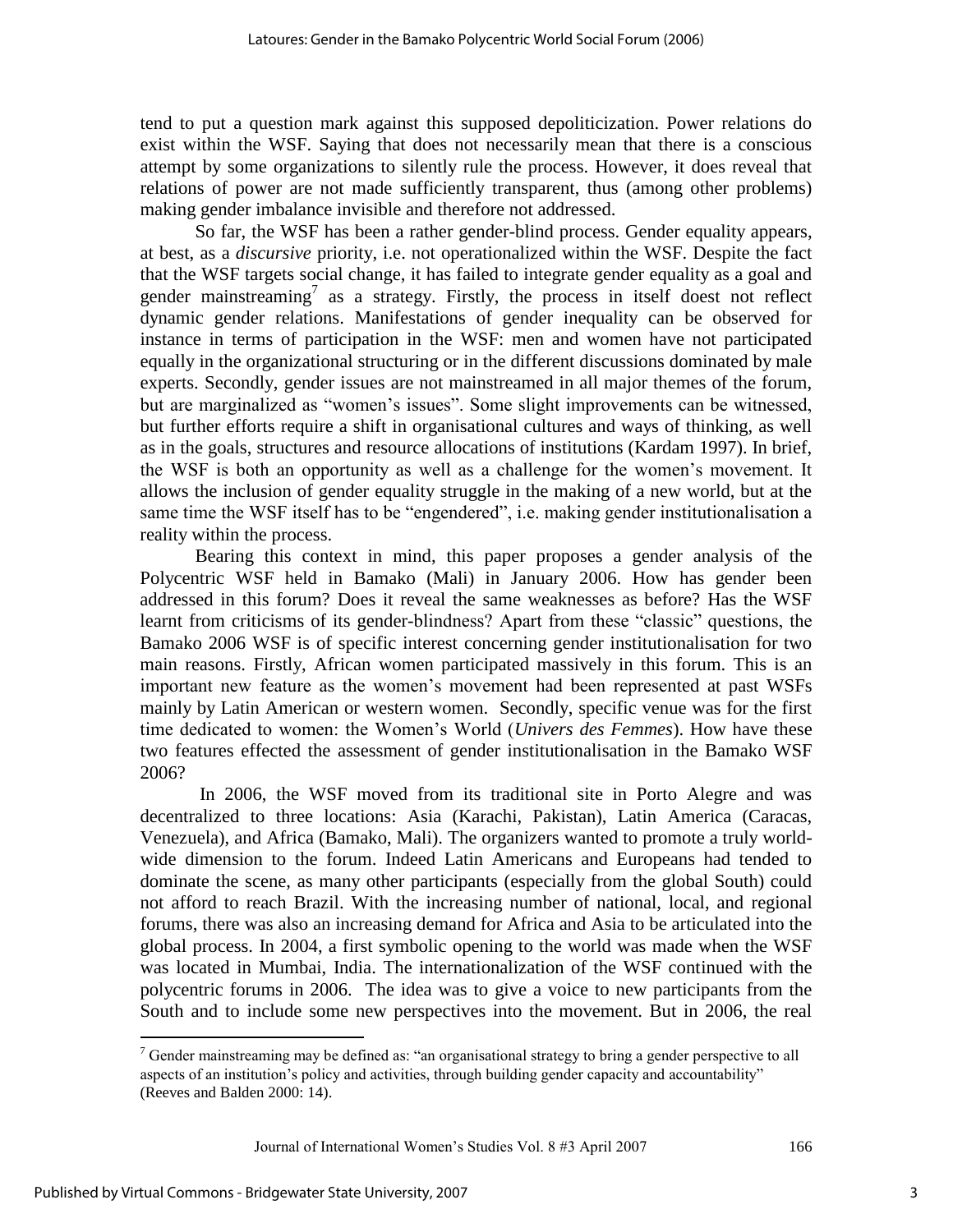challenge was the Bamako WSF. It marked a major turning point as African civil society had previously been marginalized in the process. Additionally, this event was also seen as a test to assess the capacity for mobilization and organization on the continent, as plans were being laid to organize the next centralized WSF in Africa in 2007 (Nairobi).

The afro-centric dimension of the Forum created challenges for mainstreaming gender into the WSF. Indeed, gender concerns in the WSFs had been captured by European and, above all, Latin American women activists, who had been very pro-active. African women had been doubly-marginalized: firstly as Africans, and secondly as women. Very few African women"s organizations had attended earlier WSFs (Salazar 2004).

 The first issue to raise concerning gender mainstreaming at the WSF is, therefore, the incorporation of African women as participants and potential alternative agendasetters. What could be the impact of their participation for the women"s movements and for the WSF? Could this forum help African women activists to be included in global debates? How could this forum help them network with transnational women"s organizations and shape new strategies that would include their own experiences? How could it contribute to set new questions on the global agenda?

 The second important issue is how the Bamako WSF dealt with its organizational choices. Different themes were identified and self-organized activities were located accordingly in various venues in the city of Bamako. National organizers, under pressure from Malian women"s organizations, decided to dedicate an entire platform for the fourth theme, the "alliance between patriarchy and neoliberalism and marginalization of women's struggles".<sup>8</sup> This platform came to occupy the space referred to as the *Univers des Femmes*. What has been the impact of these organizational decisions in terms of gender participation and visibility? How has it resulted (or not) into a gender-aware agenda? Is it a sign of marginalization of women or rather a way to correct it?

 This paper proposes to assess gender institutionalisation within the WSF process, by studying the impact of these two features of the Bamako Polycentric WSF: African women"s participation in section 1, and the Women"s World as a specific venue in section 2.

#### **African Women"s Incorporation into the WSF Process: New Challenges**

The Bamako WSF provided a space for African civil society to participate in the anti-globalization movement.<sup>9</sup> But how have African women's organizations been included in this process and what is the impact, both for the women"s movements and for gender institutionalisation within the WSF?

*African women activists' experiences in the African anti-globalization movement* 

 The Bamako WSF 2006 is not the starting point for African participation in the anti-globalization movement. Since the late 1990s, African civil society has been quite

Journal of International Women"s Studies Vol. 8 #3 April 2007 167

<sup>&</sup>lt;sup>8</sup> Themes are detailed on the official website for the Bamako WSF 2006: [http://www.fsmmali.org](http://www.fsm.org/)

<sup>9</sup> Or global justice and solidarity movement ("*altermondialisme*," in French). This is a social movement opposed to neoliberal globalization and which stands for another form of globalization respectful of human rights, national sovereignty, environment, and cultural diversity. It is "opposed to neoliberalism and to domination of the world by capital and any form of imperialism, and [is] committed to building a planetary society directed towards fruitful relationships among humankind and between it and the Earth" in: *WSF Charter of Principles*, 2001, article 1.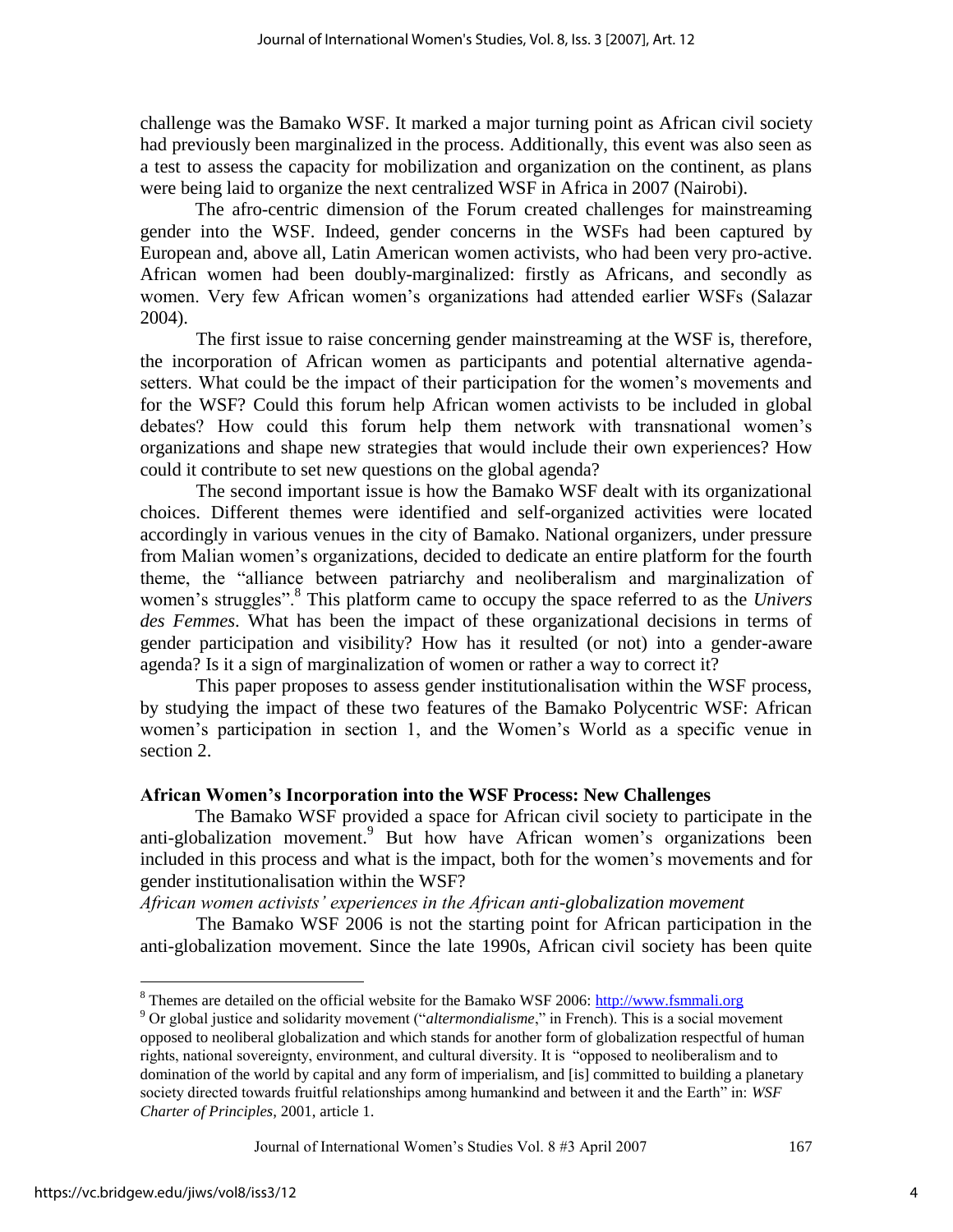active in this social movement, but mostly on a regional level, which made it globally invisible. In 2002, a year after the first WSF in Porto Alegre, Bamako hosted the first African Social Forum (ASF). The slogan was: "Another Africa is possible." More than 200 organizations participated. The AFS has been organized every year since. The ASFs have helped structure local, national, and regional African social movements. For instance, many local and national forums have been organized in the ensuing years (in Mali, South Africa, etc.), and local leaders have emerged, such as Aminata Dramane Traoré.<sup>10</sup> The ASF has also contributed to strengthening the voice and credibility of African social movement on the international scene. Consequently, it enabled them to bid and obtain the hosting of the WSF in Africa for 2007.

In the first ASF, in Bamako in 2002, women were identified (together with children) as the main victims of neoliberalism, and this realization was included in the final document, the *Bamako Declaration Statement* of January 2002. Yet, women"s organizations were neither presented, nor represented in the forum. Out of the broad thematic areas none dealt with gender or even women"s issues (Beleoken, 2002). In the ensuing forums, women's organizations participated more fully, but they have generally been marginalized as organizations, and debates have been largely captured by men. In the 2003 ASF, women lobbied until a draft resolution on gender representation ratio (50:50), both in the processes and in the activities, was discussed. But, in the last ASF (in Conakry 2005), gender was still not part of the thematic areas.

Yet, as "women were not given sufficient space to participate and raise feminist issues throughout the conferences" (Alexander and Mbali 2004), they created their own spaces for discussions. The African Court of Women was initiated at the Luzaka ASF 2004, and was repeated in 2005 together with the Feminist Dialogues. The participatory form of these gatherings contrasted with the general patriarchal formalities of the ASF"s, often referred to as the "authoritative social forum" (quoted by Alexander 2005). Even if a limited number of African women activists (and among them a majority of Anglophones) did participate in these events, they have been depicted as a major tool for African women"s movements. Those two instruments for increasing women"s participation were also mobilized in the Bamako WSF. This reveals a certain degree of continuity between the ASF"s and the WSF held in Bamako. The Bamako WSF has not come out of a vacuum. African women"s organizations have learnt from their participation in regional forums.

Whilst their marginalization is indeed a consequence of a male-dominated process, it also derives from the fact that women"s organizations in Africa (generally) do not feel close to anti-liberal discourses (Beleoken 2002). Indeed, one of the major weaknesses of the anti- globalization social movement in Africa is that it is not a popular one and this perception also affects women.

But, how did African women"s organizations get involved in the Bamako Forum? Did they participate more actively? Why? How? Who did not participate? *African women's participation in the Bamako WSF 2006* 

<sup>&</sup>lt;sup>10</sup> Aminata Dramane Traoré is the former Minister for Culture in Mali. She has been quite active since the beginning in the anti-globalization process. With her organization, Amadou Hampate Ba, she was the initiator of the first African Social Forum in 2002. She is now the most emblematic figure of the African social movement, even though sometimes criticized in Mali where the social movement is divided around her.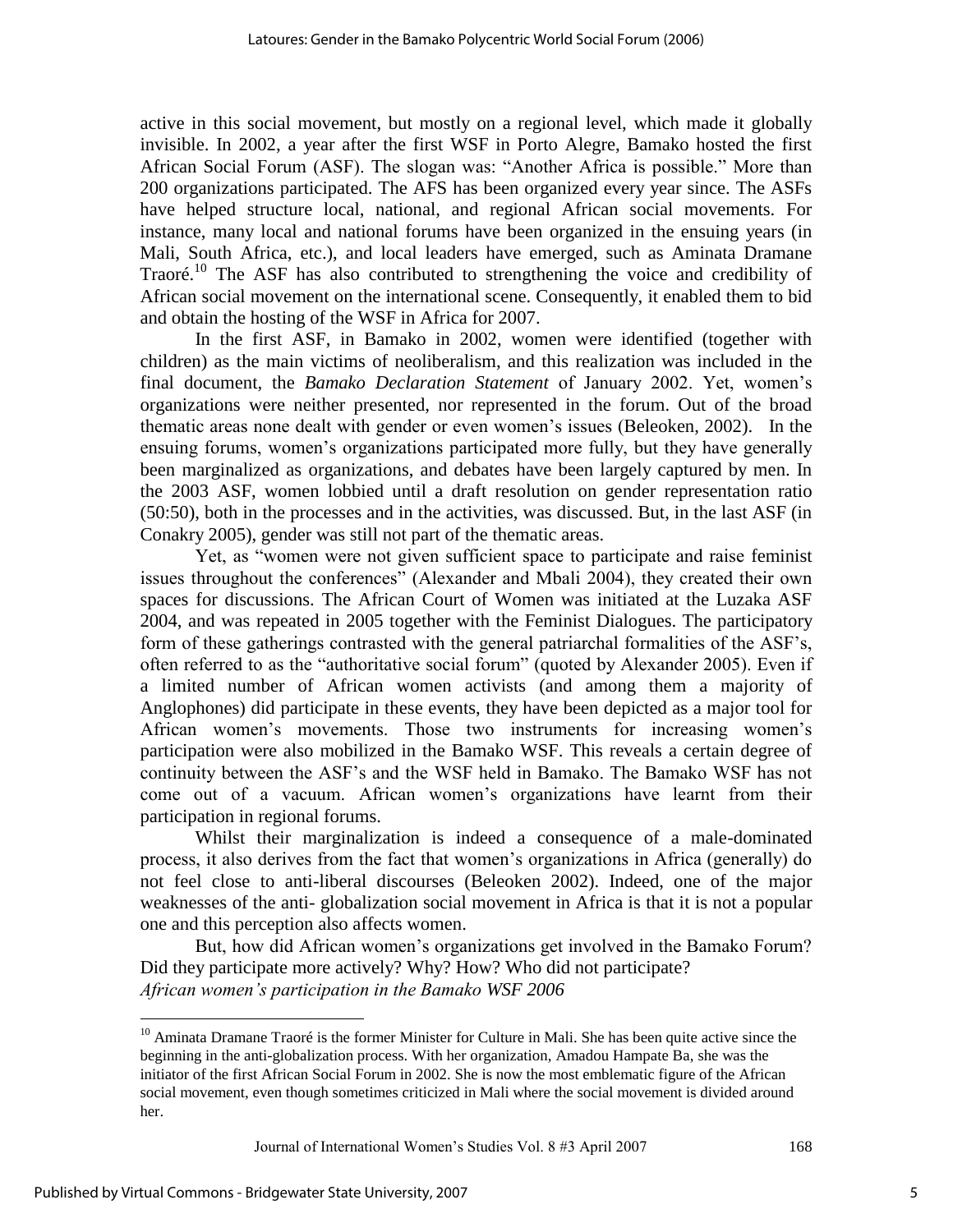In terms of participation, even though the forum"s goal of 30.000 participants was not met, the Bamako WSF was a clear success. During the final press conference, organizers stated that no less than 20,000 people had participated in the forum, amongst which, 10.000 were from Mali and the others from more than 113 other countries. An important proportion of those participants were actually women. "Women"s mobilization: they have come and they are all here!" was the title of the Panos Infos opening the session (Diarra, 2006). More than 1,500 women were present at the Women"s World (Gbadamassi 2006). Among them, Malian women were the majority, and they also registered in great numbers as individuals (Diarra, 2006). The National WSF Council provided transportation so that hundreds of rural women could come and participate in the discussions in Bamako. Women"s participation was extensively covered in the media<sup>11</sup> as an important and key feature of the Bamako WSF. It is important to note that women were also involved in the decision-making process from the initial stages of the organizational process. In fact, the National WSF Council, which was responsible for the organization of the Bamako WSF 2006, was made up of hundreds of Malian NGOs. Major Malian women"s organizations were present in at least one of the 11 commissions of the Council.<sup>12</sup> The important representation of women"s organizations and the fact that the leader of the forum"s oversight organization was a woman (Aminata Dramane Traoré) could probably have generated further opportunities for gender mainstreaming.

Yet, some observations moderate this optimistic stance. For one, women"s participation, as massive as it might be, was not representative in terms of generation. Indeed, most of the women involved, both in the organizing and in the audience, were older women. Young women were significantly absent. The fact that young women activists were not given a voice was highlighted on the first day of the forum, within the Feminist Dialogues, one of the most popular sessions<sup>13</sup> in the Women's World. Roselyn Musa, Advocacy Officer of the African Women's Development and Communication Network (FEMNET) and co-organizer of the Feminist Dialogues, also raises this issue:

> Young women feel that older feminists are monopolizing the scene, and although some of the older women rationalized this situation, it was clear that young women need to be more fully incorporated into the movement. One area that young women should be encouraged is by enhancing their leadership capacities through internships that empower them to make good choices for themselves (R. Musa interviewed by Kinoti 2006).

Yet, even if young women participate in internships, they are not given a chance to have a leadership position afterwards, and they do not stay in the organizations, as one young Malian woman claimed. She had been doing an internship in the Malian women"s

Journal of International Women"s Studies Vol. 8 #3 April 2007 169

 $\overline{a}$ 

6

<sup>&</sup>lt;sup>11</sup> See for instance: Gbadamassi 2006; Larqué and Lusson 2006; Diarra 2006; and TerraViva (the independent newspaper of the Polycentric World Social Forum, in Bamako, hosted by IPS) and especially its third issue with a front page on women in the Bamako Forum.

<sup>&</sup>lt;sup>12</sup> Out of the 11 commissions, none was dedicated to gender. Yet issues concerning the Women's World were discussed within the Thematic Areas commission.

<sup>&</sup>lt;sup>13</sup> The Feminist Dialogues was one of the most popular events within the Women's World in terms of participation, with more than 350 women attending (Kinoti 2006).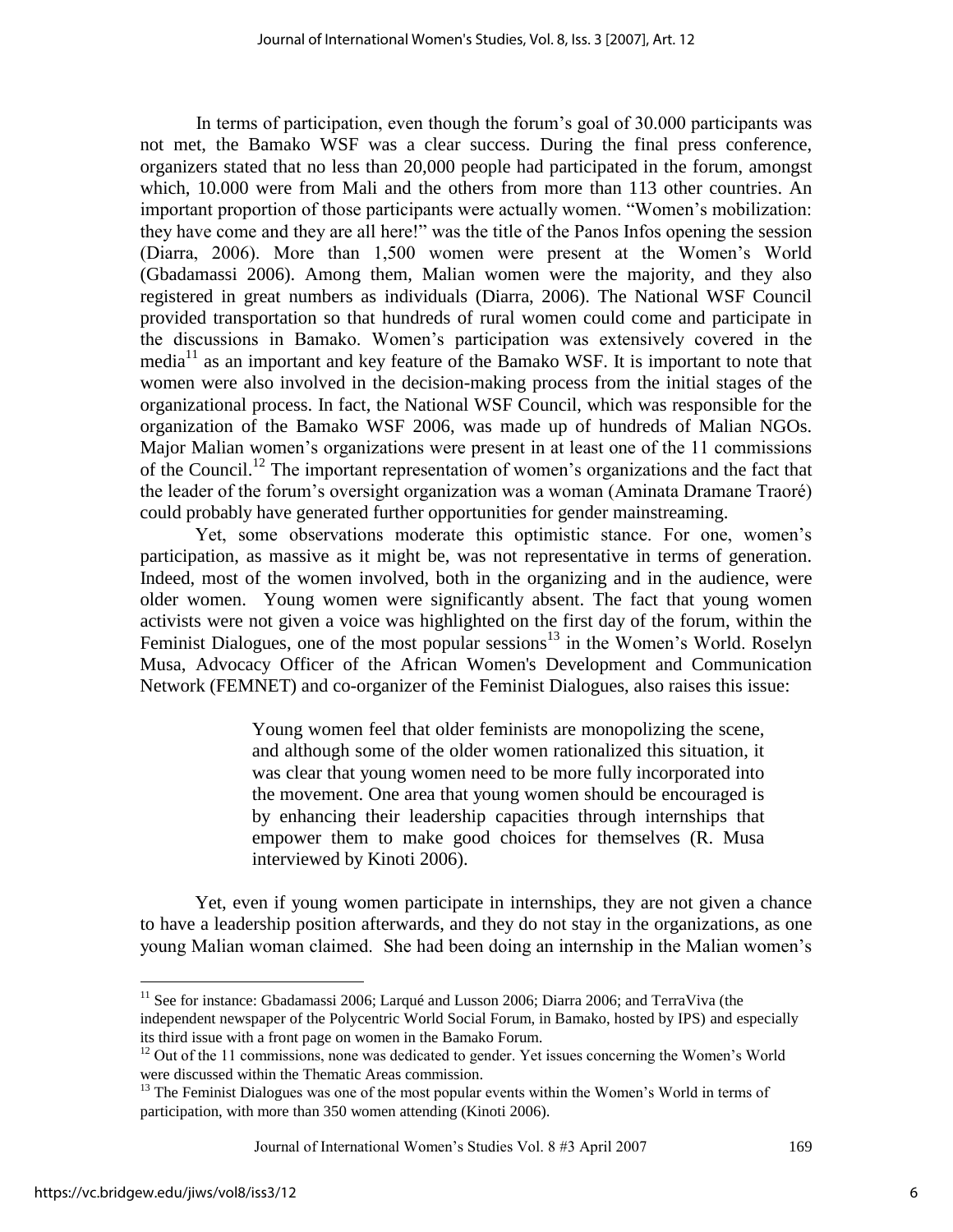umbrella organization CAFO when she became aware of this generation gap. She decided to create her own organization to empower young women,<sup>14</sup> and she was therefore able to be part of the organization of the social forum.

Another reservation was that women"s participation had been captured by few women"s organizations, which had been quite active from the initial stages of the Bamako Social Forum organizing, and represented by charismatic individuals.

The integration of African women"s movements into the WSF is an important innovation, as they were invisible before. Yet, their participation has also challenged the women"s movements by including divergent concepts and concerns.

# *African women's movement and international connections: a gap not addressed*

The building of a transnational women"s movement has always been made difficult because of tensions between western and African women"s organizations (among other things). The UN-sponsored International Women"s Conference in Copenhagen in 1980 epitomised this conflict. In this conference, debates arose around questions of sexuality, on the Female Genital Mutilation controversy for instance (Hosken 1983), and questions of economics (is patriarchy or liberalism the most damaging for women?). The struggle over the word "feminism" sums up well some of the issues at stake. African women"s organizations prefer to be labelled as part of the "women"s movements" rather than as feminists (Sow 2001). Women"s movements in Africa have a very different history from their western counterparts. The African movements emerged along with anticolonial and nationalist movements. In the international conferences organized during the UN Decade for Women (1975-1985), African women shed light on specific issues (such as development and poverty issues) while expressing their differences from [western] feminists. The creation of AFARD in Senegal, as the first independent organization for research on women in Africa in 1977, is a good example of that vision. Later, many African researchers (such as O. Oyewumi, S. Kandji, and F. K. Camara or Assié-Lumumba) demonstrated that gender and feminism are not appropriate for Africa (Sow 2001). But this resistance reflects a will to distance themselves from western ideologies rather than from women's struggles in general.

In the 1990s, the women"s movement was renewed through the anti-globalization framing. The Bamako WSF, and its massive participation from African women"s organizations, appears to be a new step, and a new opportunity, for the internationalisation of the women"s movement. Indeed the Bamako WSF 2006 was also meant to integrate the African women"s movements into the global process, but this integration is problematic as issues, contexts, and concepts are not necessarily shared.

For the first time, the WSF has witnessed the connections between western women"s movements and African ones. Yet, the difficult question of the link between feminists and the African women"s movements has been poorly addressed in the forum, in part, because debates in Bamako were more practical than theoretical. African women"s key concerns related to corporate-driven globalization were highlighted in the Women"s Court. Different sessions also focused on violence against women and children, and the issue of Female Genital Mutilation was constantly raised. But very few activities dealt with the women"s movement in itself. One session was about the impact of

Journal of International Women's Studies Vol. 8 #3 April 2007 170

<sup>&</sup>lt;sup>14</sup> Interview with A. Cisse, President of the organization *Espoir Jeunes Femmes*, 1<sup>st</sup> February 2006, Bamako, Mali.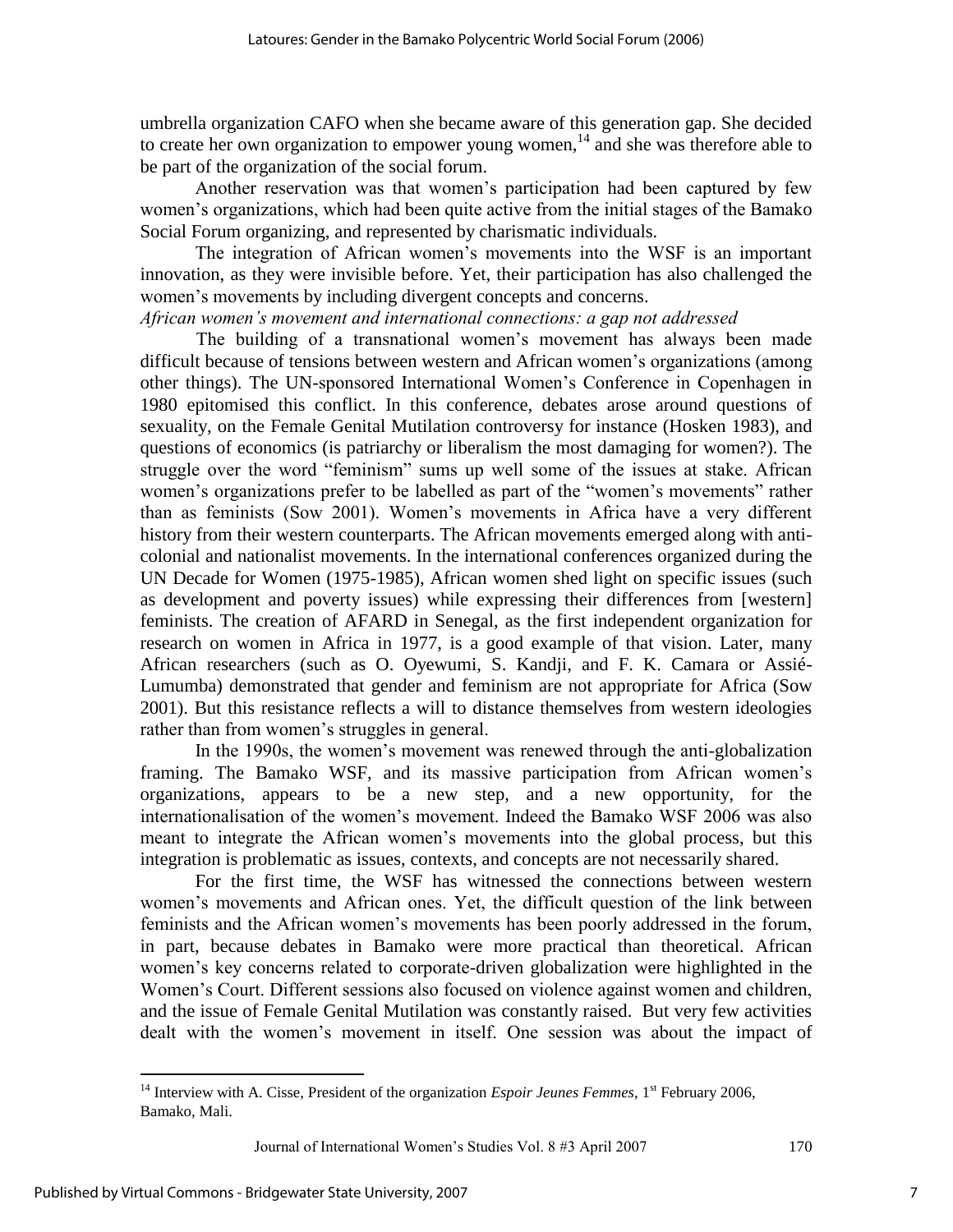patriarchy on the African women"s movements, but less than ten people participated in it. The most important site for such discussion was the Feminist Dialogues. These addressed global issues affecting women and also the meaning of feminism in an African context. One Malian woman opened the debate by demanding clarification on the very meaning of feminism(s) and gender equality "in our countries". Fatou Sow, a famous Senegalese activist and scholar, answered: "It is true that feminism and gender are western concepts. Yet it is necessary to look for appropriate terms in our own languages, to find out the right word that could help mobilize women".<sup>15</sup> Thus, a Malian activist suggested the word "*musoya*" (literally "femininity") in Bambara. But the conclusion from FEMNET panellists was that: "If women refuse to be feminists, they would be left behind." The issue of the definition of feminism is no longer the priority. "It is more important that women find their own ways to defend material and moral interests, rather than agree on a concept"<sup>16</sup>.

 The Bamako WSF was at least a first symbolic step towards the integration of African women"s movements into the WSF. They could express and discuss their differences so as to enrich the global women"s movements. The next step would be at the Nairobi WSF 2007. Dialogues should be more fruitful, as women"s organizations will come from every part of the world to one centralized location, whereas in Bamako, only few non-African women activists were mobilized.

The Bamako WSF 2006 was also innovative in creating, for the first time in an African context, a specific venue for women: the Women"s World. What is the impact of this for gender institutionalisation?

# **The "Women"s World" and Gender Mainstreaming**

The WSF is a framework for discussing the visions, values, and institutions of an alternative world order. The social justice project is still in the making, but it is interesting to identify the main issues discussed in the forum in order to assess to what extent gender inequalities, as theoretically part of the fight against social inequalities at large, are actually being addressed. The creation of a specific platform for women, the Women"s World, in Bamako, might be a way to enhance gender issues, otherwise marginalized. Yet, this capacity depends on the very nature of the venue, and the way gender has been integrated into the whole process.

# *A gender analysis of the WSF's program of activities*

One indicator of gender mainstreaming in the WSF is the proportion of gender issues (directly or indirectly) addressed within the overall program. The program of the Bamako WSF comprised two types of activities: few centrally-organized events (roundtables) on key issues and a range of very diverse self-organized activities, which are supposed to be the heart of the forum. In all there were thirteen centrally-organized thematic roundtables and conferences. These focused on major concerns for Africa and globalization, such as agriculture, migration, and cooperation. Organized by the National WSF Council, these followed a traditional format and featured important international personalities (J. Bové, D. Mitterand, S. Amin, I. Ramonnet, S. George) as panellists. Among these debates, gender was not made an explicit issue at stake.

<sup>&</sup>lt;sup>15</sup> Author's notes taken while attending the WSF in Bamako.

<sup>16</sup> *Ibid.*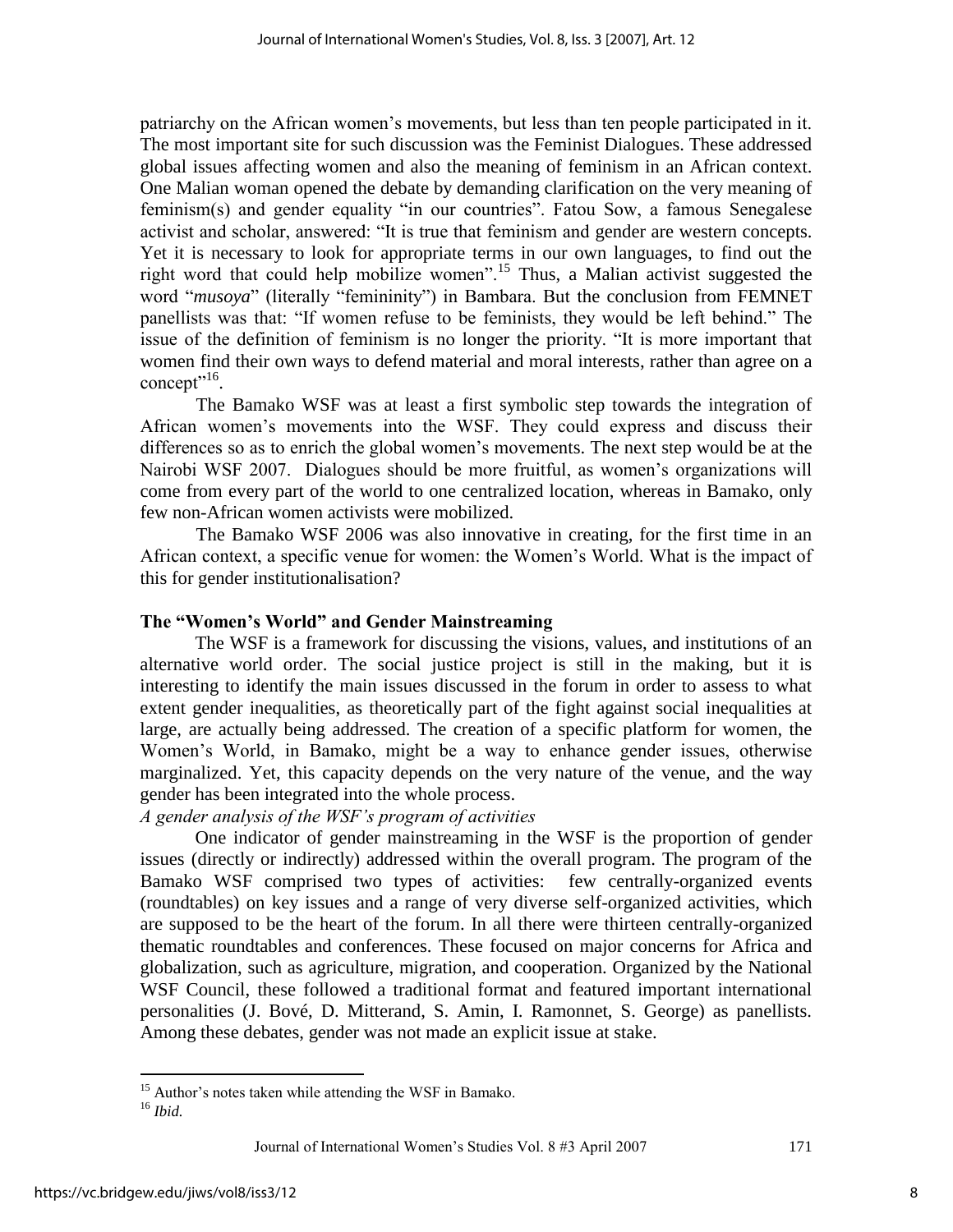When gender issues were discussed, it was mainly amongst the other 492 scheduled self-organized activities. Out of the ten thematic areas identified by the International WSF Council for 2006, the National WSF Council in Bamako decided to focus on thirteen different issue areas, presented as afrocentric issues. For instance, "migration" and "youth" were added, "culture and communication" were dissociated, and "world order" disappeared, but "cooperation" was introduced. Another major change was the reformulation of the fourth international theme: "alliance between patriarchy and neoliberalism and marginalization of women"s struggles". This was transformed into the "Women"s World" in the Bamako WSF"s program. This new formulation seemed to be far more consensual, or at least less controversial. For each issue area, a different location was chosen for the debates. The Women"s World was located in the Palace of Culture.

Were gender issues only discussed in the Women"s World? A quick study of the contents of the self-organized activities presented in the program reveals that gender sensitive issues represent 13 % of the total of activities scheduled, as shown in Table 1.<sup>17</sup>

Journal of International Women"s Studies Vol. 8 #3 April 2007 172

<sup>&</sup>lt;sup>17</sup>Gender sensitive issues either directly deal with gender concerns, or explicitly use a "gender lens" in understanding their own issue area (for instance, within the agrarian issue area, women"s access to land was specifically discussed, and within the social struggles issue area, ATTAC organized a conference on the women"s workers movement in Burkina Faso against the company Yves Rocher). The specific gender contents of the issues will be discussed in detail later in the paper.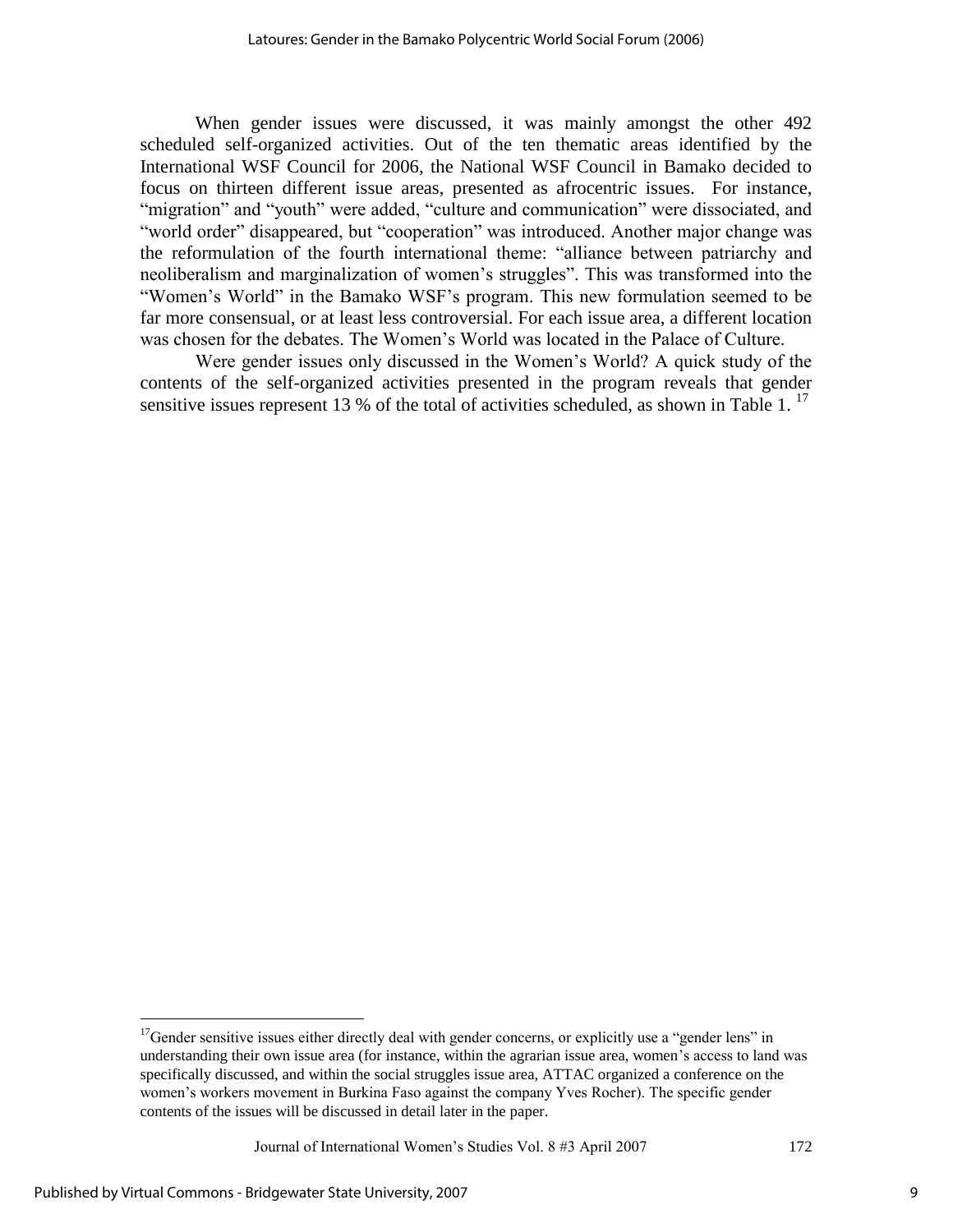| Number of activities<br>Thematic<br>areas for self<br>organized activities | <b>Total number of</b><br>scheduled<br>activities | Number of<br>gender<br>sensitive<br>issues | <b>Proportion</b><br>of gender<br>sensitive<br>issues<br>in each<br>thematic<br>area | <b>Proportion</b><br>of gender<br>sensitive<br>issues out of<br>the total of<br>gender issues | <b>Proportion</b><br>of gender<br>sensitive<br>issues on the<br>overall<br>activities |
|----------------------------------------------------------------------------|---------------------------------------------------|--------------------------------------------|--------------------------------------------------------------------------------------|-----------------------------------------------------------------------------------------------|---------------------------------------------------------------------------------------|
| 1. Peace and war                                                           | 23                                                | $\Omega$                                   | $\mathbf{0}$                                                                         | $\theta$                                                                                      | $\mathbf{0}$                                                                          |
| 2. Global liberalism                                                       | 16                                                | $\Omega$                                   | $\overline{0}$                                                                       | $\Omega$                                                                                      | $\Omega$                                                                              |
| 3. Migration                                                               | 18                                                | $\overline{0}$                             | $\overline{0}$                                                                       | $\Omega$                                                                                      | $\Omega$                                                                              |
| 4. Peasants and                                                            | 34                                                | $\overline{2}$                             | 6.25                                                                                 | 307                                                                                           | 041                                                                                   |
| agrarian issue                                                             |                                                   |                                            |                                                                                      |                                                                                               |                                                                                       |
| 5. Women's world                                                           | 55                                                | 55                                         | 100                                                                                  | 84.61                                                                                         | 11.18                                                                                 |
| <b>6.Communication</b>                                                     | 17                                                | $\Omega$                                   | $\mathbf{0}$                                                                         | $\theta$                                                                                      | $\Omega$                                                                              |
| 7. Culture                                                                 | 24                                                | $\boldsymbol{0}$                           | $\boldsymbol{0}$                                                                     | $\boldsymbol{0}$                                                                              | $\boldsymbol{0}$                                                                      |
| 8. Ecosystem 's                                                            | 33                                                | $\overline{0}$                             | $\overline{0}$                                                                       | $\overline{0}$                                                                                | $\overline{0}$                                                                        |
| destruction                                                                |                                                   |                                            |                                                                                      |                                                                                               |                                                                                       |
| 9. Cooperation                                                             | 21                                                | $\boldsymbol{0}$                           | $\mathbf{0}$                                                                         | $\boldsymbol{0}$                                                                              | $\Omega$                                                                              |
| 10. Debt, IMF and<br><b>WTO</b>                                            | 34                                                | $\boldsymbol{0}$                           | $\mathbf{0}$                                                                         | $\boldsymbol{0}$                                                                              | $\boldsymbol{0}$                                                                      |
| 11. Social struggles                                                       | 116                                               | $\overline{4}$                             | 3.44                                                                                 | 6.15                                                                                          | 0.82                                                                                  |
| 12. Alternatives                                                           | 39                                                | $\boldsymbol{0}$                           | $\theta$                                                                             | $\Omega$                                                                                      | $\Omega$                                                                              |
| 13. Youth camp                                                             | 62                                                | $\overline{4}$                             | 6.45                                                                                 | 6.15                                                                                          | 0.82                                                                                  |
| TOTAL:                                                                     | 492                                               | 65                                         |                                                                                      | 100                                                                                           | 13.23                                                                                 |

Table 1: *Proportion of gender sensitive issues out of the total of scheduled self-organized activities in the Bamako WSF<sup>18</sup>*

Table 1 clearly shows that gender sensitive issues were concentrated in one thematic area: the Women"s World. This thematic area represented more than 80% of the gender issues discussed at the forum. Gender was therefore weakly mainstreamed throughout the Bamako WSF. It is worth noting, however, that organizations did register their activities without choosing the thematic area in which they would appear. This classification was made afterwards by the organizers. This selection process is far from neutral. It is not the same thing if the debate on "women"s access to land" is included in the Peasant and Agrarian issues" venue or in the Women"s World. The participants and the audience would not be the same, and consequently the very framing of the issue is important. The fact that the majority of gender issues were addressed within the Women"s World prevented them from being integrated into other major discussions of the forum. Relegated as distinct issues, they were eventually only discussed among women, who represented the majority of the participants and audience for the Women"s World.

Journal of International Women"s Studies Vol. 8 #3 April 2007 173

 $18$  Table 1 was developed by the author with data provided by the detailed program of activities of the Bamako Polycentric WSF 2006 (available at: [http://www.fsmmali.org](http://www.fsmmali.org/) ). The 492 scheduled activities were divided by the organizers into 13 thematic areas (left column). The table disaggregates these activities according to their gender sensitive contents (up side column).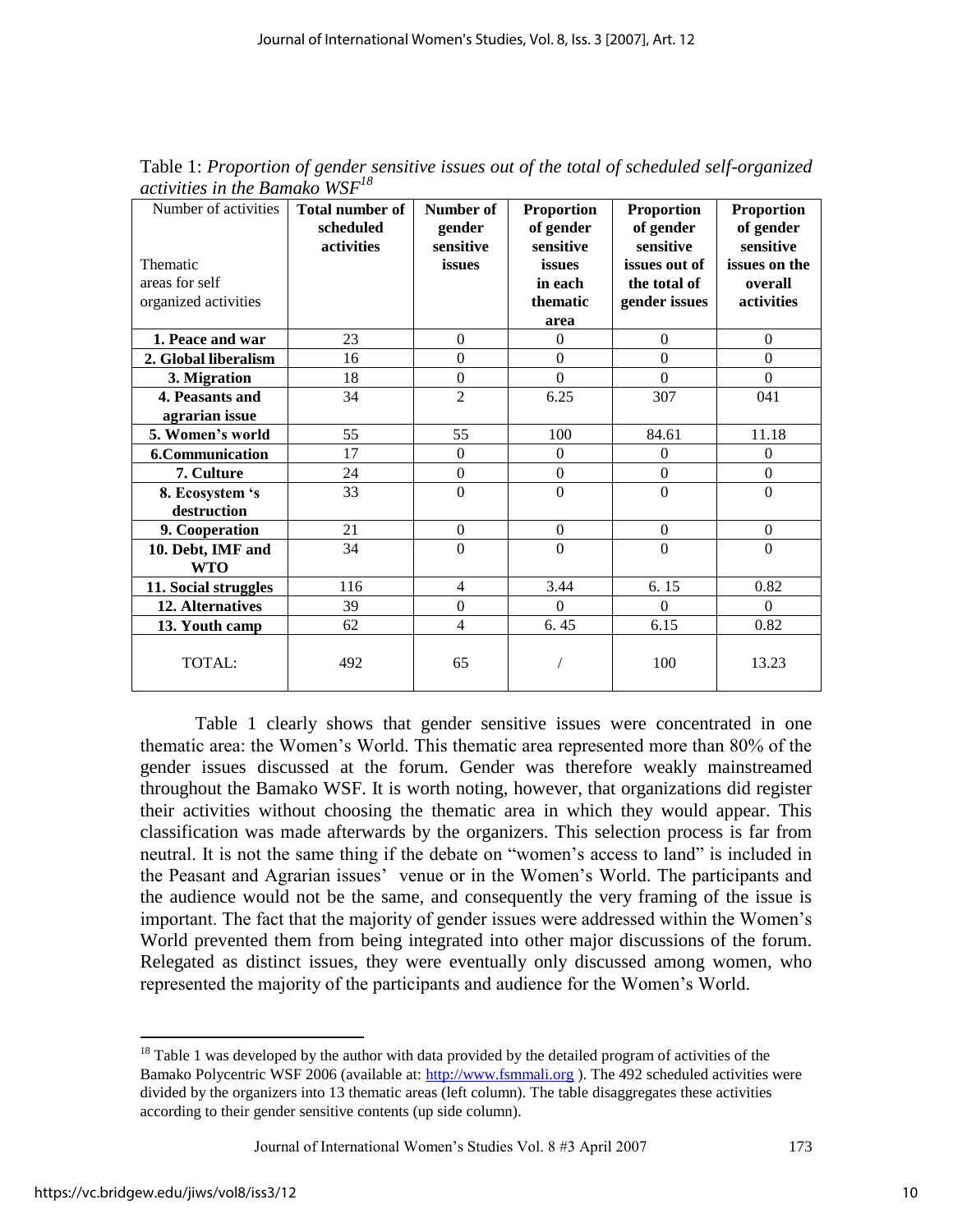Yet, gender issues were also debated in two other thematic areas: Social Struggles and Youth. It is not surprising, as gender issues are generally associated with social issues. On the contrary, a genuine gender mainstreaming would have resulted in the integration of a gender lens into other major thematic areas such as the one dealing with the World Bank, or with diplomatic relations (migration) for instance. However, Social Struggles and Youth were the two most productive thematic areas of the forum: they represented respectively 23.4% and 13% of the total scheduled activities, as shown in Table 2.

| Number of activities   | Number of<br>scheduled<br>activities | <b>Proportion of</b><br>activities by<br>thematic area<br>out of the<br>total number<br>of activities |
|------------------------|--------------------------------------|-------------------------------------------------------------------------------------------------------|
| Self organized         |                                      |                                                                                                       |
| activities             |                                      |                                                                                                       |
| 1. Peace and war       | 23                                   | 4 6%                                                                                                  |
| 2. Global              | 16                                   | 3.2%                                                                                                  |
| liberalism             |                                      |                                                                                                       |
| 3. Migration           | 18                                   | 3.5%                                                                                                  |
| 4. Peasants and        | 34                                   | 6.8%                                                                                                  |
| agrarian issue         |                                      |                                                                                                       |
| 5. Women's world       | 55                                   | 11.2 %                                                                                                |
| <b>6.Communication</b> | 17                                   | 3.4%                                                                                                  |
| 7. Culture             | 24                                   | 4.9%                                                                                                  |
| 8. Ecosystem 's        | 33                                   | 6,7%                                                                                                  |
| destruction            |                                      |                                                                                                       |
| 9. Cooperation         | 21                                   | 4.3%                                                                                                  |
| 10. Debt, IMF and      | 34                                   | 7%                                                                                                    |
| <b>WTO</b>             |                                      |                                                                                                       |
| 11. Social struggles   | 116                                  | 23.4%                                                                                                 |
| 12. Alternatives       | 39                                   | 8%                                                                                                    |
| 13. Youth camp         | 62                                   | 13%                                                                                                   |
| TOTAL:                 | 492                                  | 100%                                                                                                  |

Table 2: *Relative importance of each thematic area<sup>19</sup>*

Being integrated into those two prominent thematic areas certainly reinforced the visibility of gender issues within the forum. Table 2 also reveals that the Women"s World was a very dynamic thematic area. With 11.2% of the total of activities in the forum, it is the third thematic area in terms of the density of activities (after Social Struggles and Youth). In previous WSFs, gender issues were not given a specific venue. Of course, this does not mean that they were absent from the debate. The women"s movements managed to create their own strategic spaces in each social forum, such as, for instance, the

Journal of International Women"s Studies Vol. 8 #3 April 2007 174

 $19$  Table 2 was developed by the author from data provided by the detailed program of activities of the Bamako Polycentric World Social Forum, 2006 (Available at: [http://www.fsmmali.org\)](http://www.fsmmali.org/). For each of the 13 thematic areas, I counted the number of activities scheduled and compared it with the overall number of activities scheduled (492).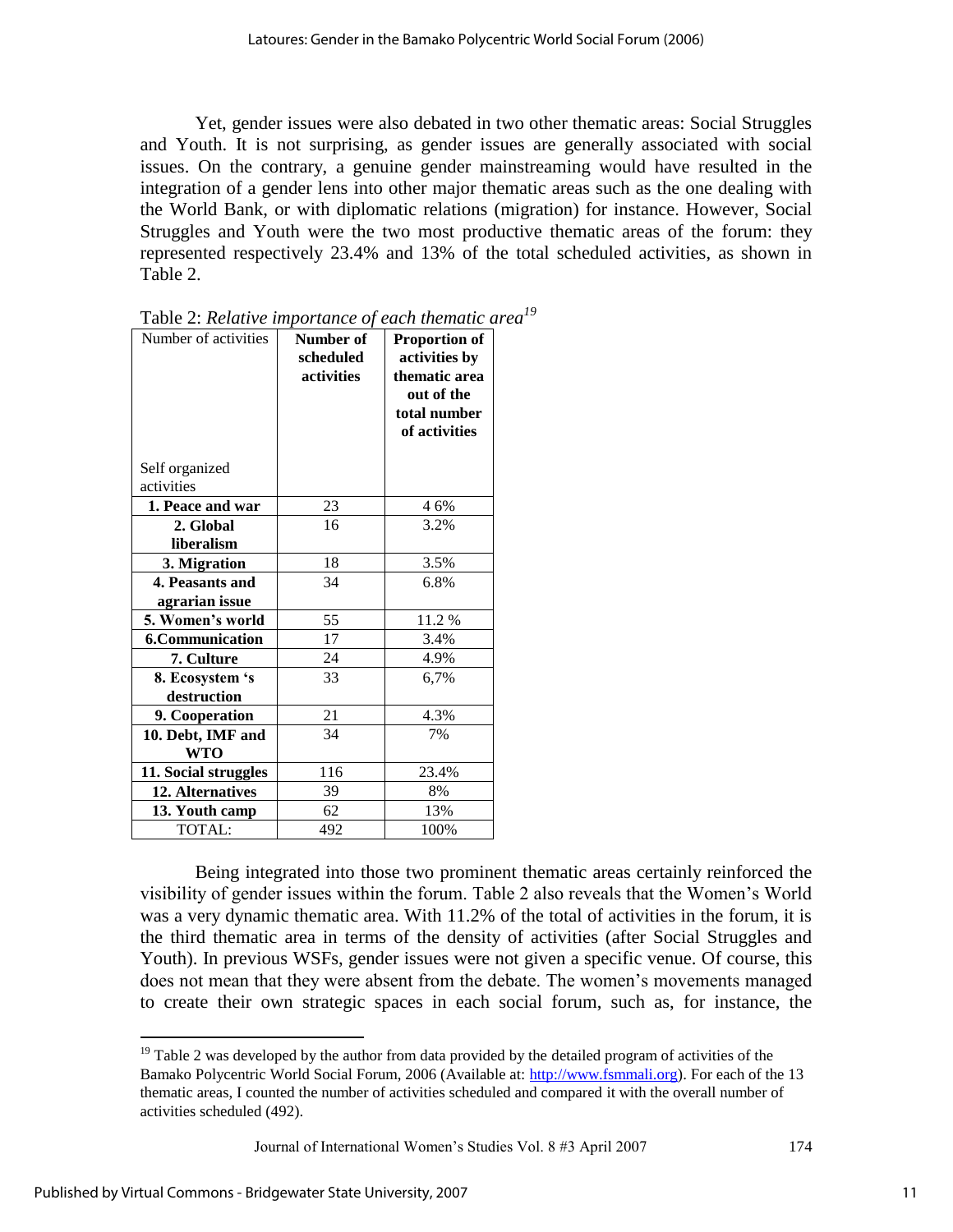Feminist Dialogues, organized in Mumbai 2004 and renewed in Porto Alegre 2005, or the Diversity Boat in Porto Alegre WSF 2005.<sup>20</sup> Yet, the Women's World represents a major African innovation, as for the first time such a platform has been institutionalized. This was an initiative from the national WSF Organizing Committee. Many women"s organizations were represented in this committee. The major consequence of this was that gender issues were made more visible, for instance, in the program itself.

This initiative was the result of a successful lobbying from some Malian gender activists who managed to have a voice in the decision making process. Among them, charismatic women leaders, such as Barry Aminata Touré<sup>21</sup> and Traoré Oumou Touré,<sup>22</sup> appeared to be very influential in this decision. But this was also an opportunity for the National Organizing Committee to present the 2006 WSF as a participative forum. In a speech made prior to the opening of the event, Mamadou Goita (coordinator of the Organizing Committee) put a great emphasis on the Women"s World, depicted as a major innovative strategy "to go beyond testimonies and to allow thorough discussions" (quoted by Ilboudo 2006). $^{2}$ 

In this perspective, the Women"s World is a *partial* form of recognition of previous gender imbalances in the activities of the social forums. On the one hand, a specific venue is for the first time dedicated to women"s issues. Barry Aminata Touré highlighted the fact that this space was a tribune for women (in general), who had had no voices in the past WSFs. "Including women in the social movement is a major challenge, but we can take it up" (L"humanité 2006), she asserted in an interview given during the WSF. Yet, it was also more specifically a "window created to pay tribute to *African* women" (Touré quoted by Kone 2006). But on the other hand, this initiative is still a *partial* recognition, as its very creation was contingent on specific agents (i.e. renown Malian gender activists) and circumstances (i.e. the Women"s World as a symbolic resource for the 2006 WSF).  $^{24}$ 

 However, in the two other polycentric forums, in Caracas (Venezuela) and Karachi (Pakistan), such an institutionalisation had not been initiated. For instance, in Karachi, there were 9 different thematic areas and one dealt with "women, patriarchy, and social change". This theme represented 7.5% of all the confirmed self-organized

Journal of International Women"s Studies Vol. 8 #3 April 2007 175

 $^{20}$  Such initiatives were also duplicated in the different social fora organized at regional and/or local levels. In the European Social Forum, the Women"s Day (since 2003) and the Women"s Web in the Boston Social Forum (2004) both illustrate the diverse strategies implemented by the women's movement in order to be visible.

<sup>&</sup>lt;sup>21</sup> She is the president of CAD-Mali (Debt and Development Coalition), which is an umbrella organization coordinating a great part of the anti-globalization movement in Mali. She was the vice-president of the Resource Mobilization commission in the WSF 2006 Organizing Committee.

<sup>&</sup>lt;sup>22</sup> She is the president of CAFO (Coordinated Women's Associations and NGOs in Mali), which is a very powerful umbrella organization, made up of hundred of women"s organizations nationwide. Several members of the CAFO were represented in different commissions of the WSF 2006 Organizing Committee.

<sup>&</sup>lt;sup>23</sup> Yet, the creation and the emphasis put on the Women's World by the Organizing Committee in 2006 is not necessarily a sign of gender institutionalisation, as this initiative was also instrumentalized by the Malian committee as a "show case" for a renewed participative forum. Secondly, it was supported by Malian women"s organizations, which makes it unlikely to be renewed in 2007 for instance.

 $24$  This initiative is therefore unlikely to be renewed in the 2007 Nairobi WSF as such strategic resources would not be available.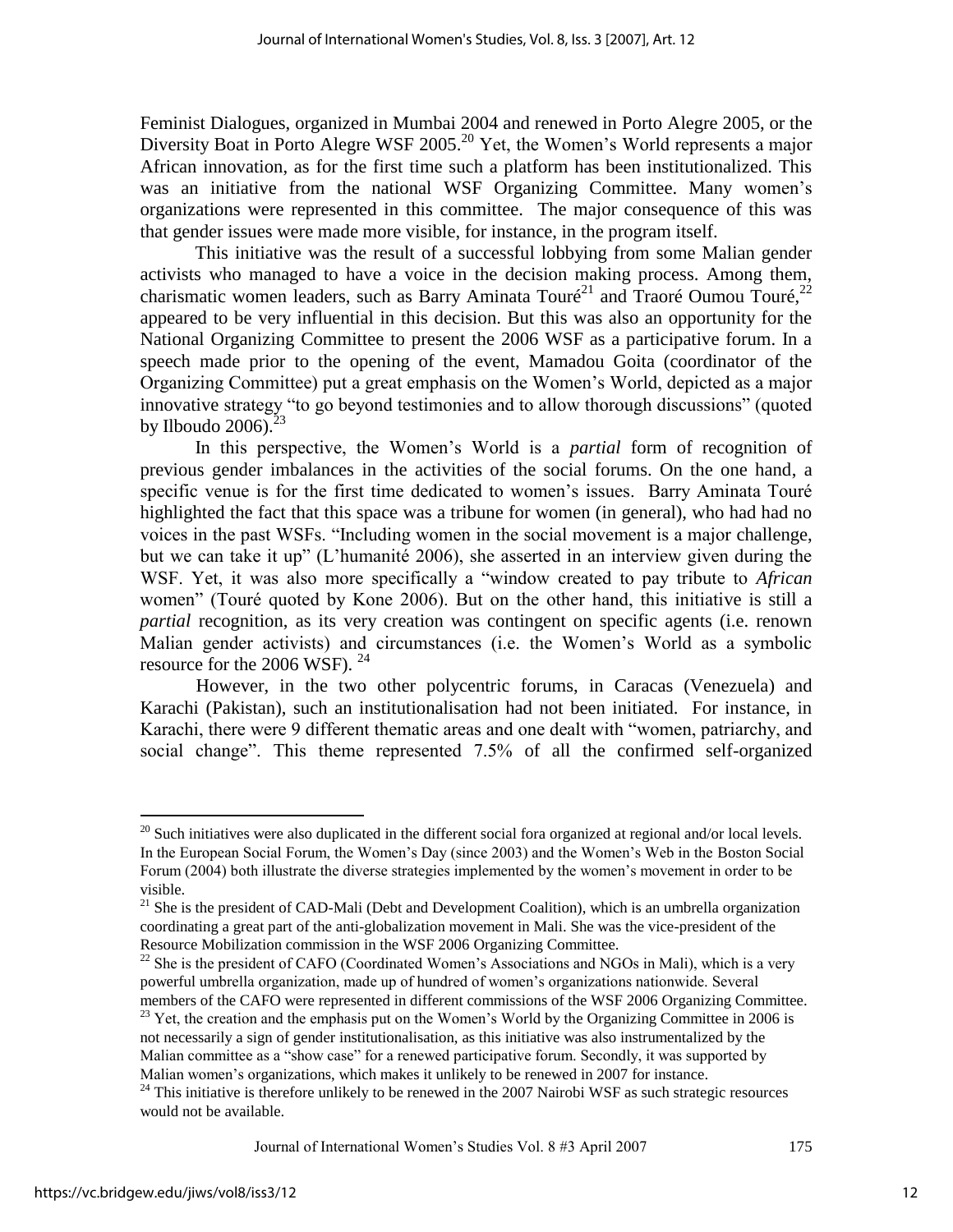activities, $25$  as compared to 13% in Mali. In Caracas, the situation was different: only 6 thematic areas were identified by the Organizing Committee. None of them dealt specifically with gender. The result was that gender issues were submerged into the whole program.<sup>26</sup> Therefore, creating a women-specific platform in Mali appears to have increased the number and visibility of gender activities, although they were weakly incorporated within the forum. But, this assertion needs to be completed with a discussion on the contents of the activities organized within the Women"s World.

*A gender analysis of the Women's World*

In order to better understand partial gender mainstreaming in the Bamako WSF, it is necessary to study the gender contents of the Women"s World. Table 3 shows the diversity of the issues dealt with in the platform. If gender issues have been weakly or partially mainstreamed in the WSF, the Women"s World, on the contrary, mainstreamed most of the major issues developed in other thematic areas.

|                                        | Number of<br>occurrences |
|----------------------------------------|--------------------------|
| <b>Gender issues</b>                   |                          |
| Women's human rights                   | 12                       |
| Violence against women<br>and children | 4                        |
| Women's movement                       | 4                        |
| South/North relations                  | 3                        |
| Peace and war                          | 3                        |
| Woman leadership                       | 3                        |
| Economic justice                       | 3                        |
| Entrepreneurship                       | 2                        |
| Land ownership                         | $\mathfrak{D}$           |
| Poverty                                | $\mathfrak{D}$           |
| Trade                                  | $\mathfrak{D}$           |
| Macro economy                          |                          |
| <b>ICTs</b>                            |                          |
| Patriarchy/feminism                    |                          |

Table 3: *Gender issues in the Women's World<sup>27</sup>*

The major focus of the Women"s World was on women"s human rights. More precisely, events dealt mainly with sexual and reproductive rights, HIV AIDS, and prostitution as major concerns, as well as the protection of women"s rights in general.

Journal of International Women's Studies Vol. 8 #3 April 2007 176

 $25$  358 self-organized activities were scheduled in Karachi WSF 2006. Among them, 27 activities were registered in the theme "I" (women, patriarchy, and social change), which represent 7.5% of the total of activities. The program of activities is available on the web site: [http://www.wsf2006karachi.org.](http://www.wsf2006karachi.org/)

<sup>&</sup>lt;sup>26</sup> See the thematic areas and the program on the web site:  $\frac{http://www.forosocialmundial.org've.}$ 

<sup>&</sup>lt;sup>27</sup> Table 3 was developed by the author from data concerning Women's World included in the detailed Program of activities of the Bamako Polycentric World Social Forum, 2006 (Available at:

[http://www.fsmmali.org\)](http://www.fsmmali.org/). Out of the 55 activities scheduled in the Women"s World, I identified 14 major issues discussed. The table aims to show the relative importance of each issue within the venue. Note that one single activity may be linked to several gender related issues, so that the total of occurrences does not make 55.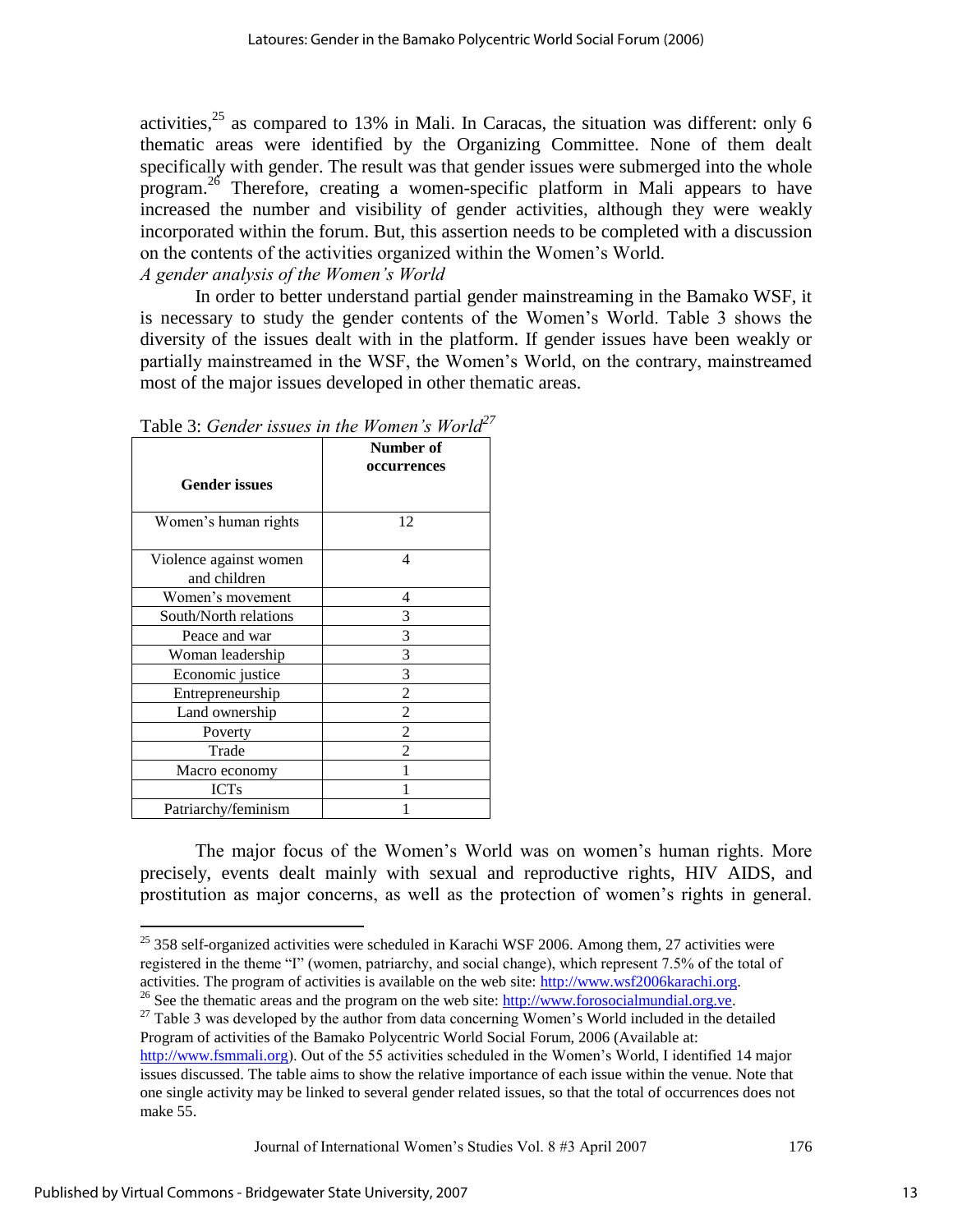Economic issues were the second major focus. Economic justice, trade, entrepreneurship, poverty, and macro-economics together made a subtotal of 10 occurrences. The North/South divide, a crucial question in the context of an afrocentric WSF, was partially addressed. Yet, theoretical questions on feminism and African women"s movements were absent from the program, except for the Feminist Dialogues. Most of the issues were actually women's issues rather than gender issues. The relational dimensions of the social construction of gender roles and relations are quite invisible in the debates, as well as issues of masculinities.

Out of the 55 activities scheduled, many were cancelled (although cancellations did not appear to be limited to the Women"s World). Among the events that actually took place, many were small activities with a limited audience. But four events were of significance: the World March of Women, the Feminist Dialogues, the Women"s Court, and a workshop on international funding for grassroots women.

The World March of Women (WMW) was an important event in this forum, gathering more than 100 participants from Europe, Africa, and Latin America. The WMW is a feminist global action network, created in 1995, after the Beijing Conference, by women activists in Québec. It aims at linking the struggles against the domination of economic neoliberal system and the domination of patriarchy. The WMW organized a march in 2000, and again in 2005 where it was hosted by 76 countries worldwide. The WSF offers the movement a space for the different national WMW"s coordinating committees to meet physically and strategize for the future. The WMW is a clear example of a successful integration of anti-globalization issues into the feminist movements.

The Feminist Dialogues (FD) was the most popular event of the Women"s World, with more than 350 participants, women-only. The first FD was organized in Mumbai WSF 2004, at the initiative of Asian women's movements (and especially Isis International Manilla and National Network of Autonomous Women"s Groups, India) and was replicated in Porto Alegre WSF in 2005. Its coordinating group is made up of several organizations (whose number is growing, reaching 12 in 2006), among which FEMNET is a pioneer member representing Africa. FEMNET organized the FD 2006 in Bamako. The participation of African women"s movements in the FD was a new opportunity to (re) strategize feminist visions. Yet as the majority of participants were actually from Africa, the "dialogue" could not be complete. $28$ 

The Women"s Court was organized by Enda TM (Senegal), a renown African organization involved in the WSF process since its beginning. It gave voice to many African women who came to give testimony about the impact of the neoliberal system on their everyday lives. Like the FD, the Women"s Court is now one of the major feminist events in the WSFs, widely covered by the media.

The workshop organized by three U.S.-based foundations (the Global Fund for Women, New Field Foundation, and the African Development Fund), was paradoxically one of the most popular events related to a specific issue of interests for African women. The idea was to create networks between women"s organizations at the grassroots and these foundations which finance women"s projects. First, the donors presented their

Journal of International Women"s Studies Vol. 8 #3 April 2007 177

<sup>&</sup>lt;sup>28</sup> Indeed the Bamako FD was not considered a formal one, but at best as a rehearsal or trial run before Nairobi WSF 2007. The FD"s website does not make reference to the Bamako 2006 FD. See: [http://feministdialogue.isiswomen.org.](http://feministdialogue.isiswomen.org/)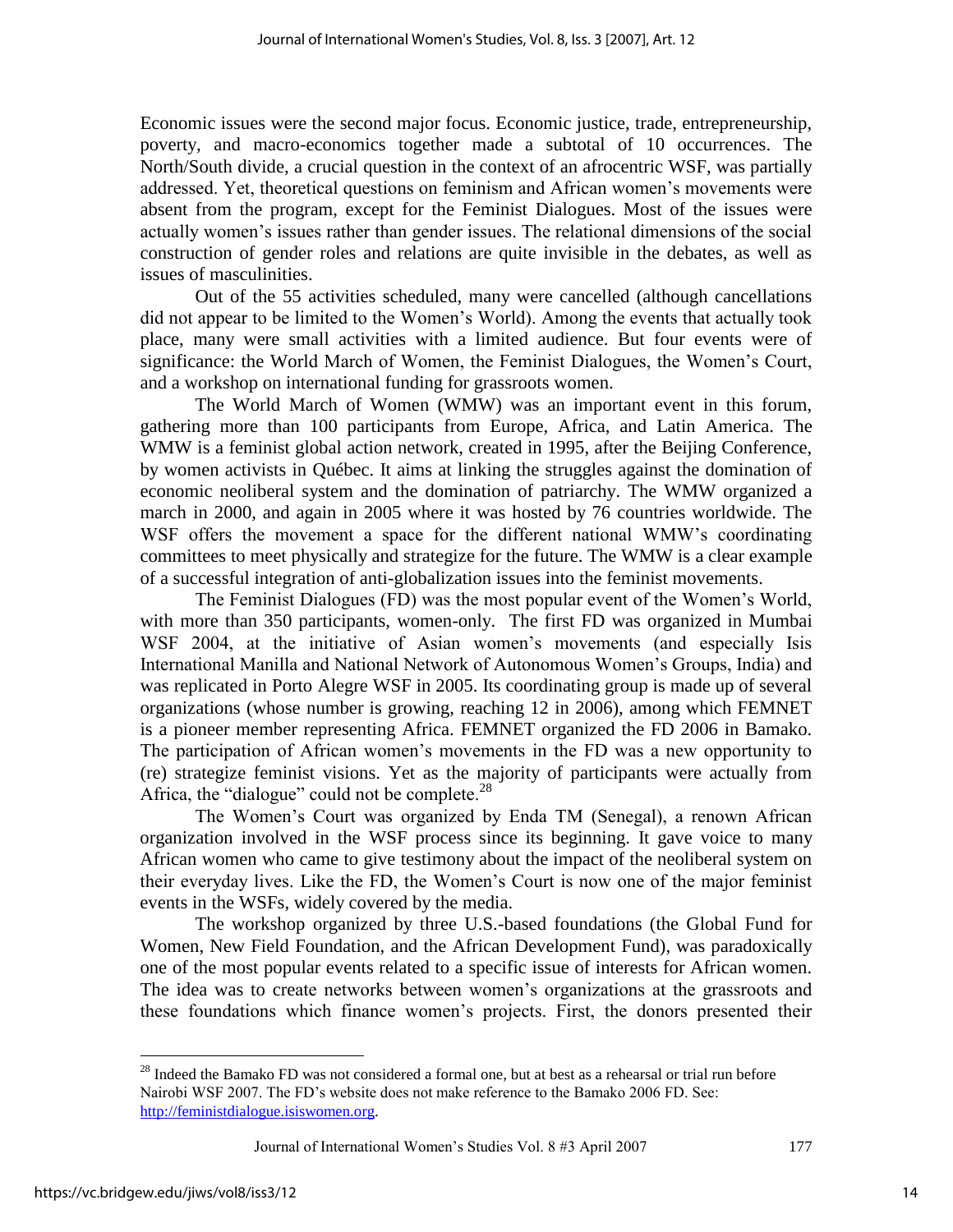criteria for selection and then women participants (no men) formed small groups (French speaking, Bambara speaking, and English speaking) to discuss the difficulties that they faced in getting funding. The dialogue was not easy and there were important differences between so called "grassroots African women's organizations", especially between francophone and Anglophone participants, as well as with the donors. Such an event was, however, an illustration of the dialogue that an afrocentric WSF could enhance, contributing to bringing individuals and organizations from the North and the South so that they can discuss together.

The Women"s World was a very dynamic space, where discussions were numerous and African women finally had voice. But despite this enthusiasm, many participants expressed their disappointment at the end of the forum. Indeed, it had been a site of debate only, without any proposals formulated at the end. A Wall for Proposals, similar to the one used in Porto Alegre 2005, was available, but no explanations were given regarding its purpose. At the end of the WSF, only two or three proposals were included from the Women"s World. Additionally, the dynamism of the Women"s World, as shown in Table 2, can actually be counterproductive. Tens of workshops were organized on different issues by small organizations, without any coordination. The high number of activities in the platform did not necessarily enhance the women's movement. On the contrary it tended to fragment it. Such a criticism had already been made regarding the women"s movements in the Mumbai 2004 WSF (Duddy 2004). The Feminist Dialogues were a key event in the WSF 2006, with major women's organizations participating. Yet, organized on the first day, it had not been replicated in the end to counterbalance the diversity and fragmentation of the Women"s World. No final session, where all participants could meet and offer proposals, had been organized. The Women's World took the form of "talk shops" rather than of "think tanks" (Alexander and Mbali 2004). What could be the outcome of such scattered small discussions? How can they better feed the learning processes of the women"s movements? What could be capitalized on and transmitted for the Nairobi Social Forum? Who will remember the discussions apart from the women actually present in Bamako?<sup>29</sup>If the Bamako WSF and the Women's World were a way to give voice to African women activists, the lack of final proposals or capitalization made it an "atonic" voice.

Another feature of the Women"s World was that in all of its activities, whether large or more intimate, men were generally absent. Although some women participants praised the initiative as a helpful strategy for them to gather and discuss, this absence also cautions against the creation of a specific venue for gender issues, which ends up being a women-only area, as the title "the Women"s World" might indeed suggest. *Ghetto or sign of recognition?* 

The Women"s World can be viewed as a transnational machinery for women revealing a Women in Development (WID) rather than Gender and Development (GAD) strategy for gender mainstreaming within the WSF. It resembles the politics of "female incorporation and subsequent segregation" (Chazan 1989: 190), when women are

Journal of International Women's Studies Vol. 8 #3 April 2007 178

 $29$  Those questions are not specific to the Women's World. They are also raised regarding the WSF process in itself, as part of the unbroken debate on the WSF as a "space" or a "movement". See for instance: Chico Withaker, "The WSF as an open space" in Sen, J. and Anand, A. (eds.), *The WSF. Challenging Empires,*  India: Viveka Foundation, 2003.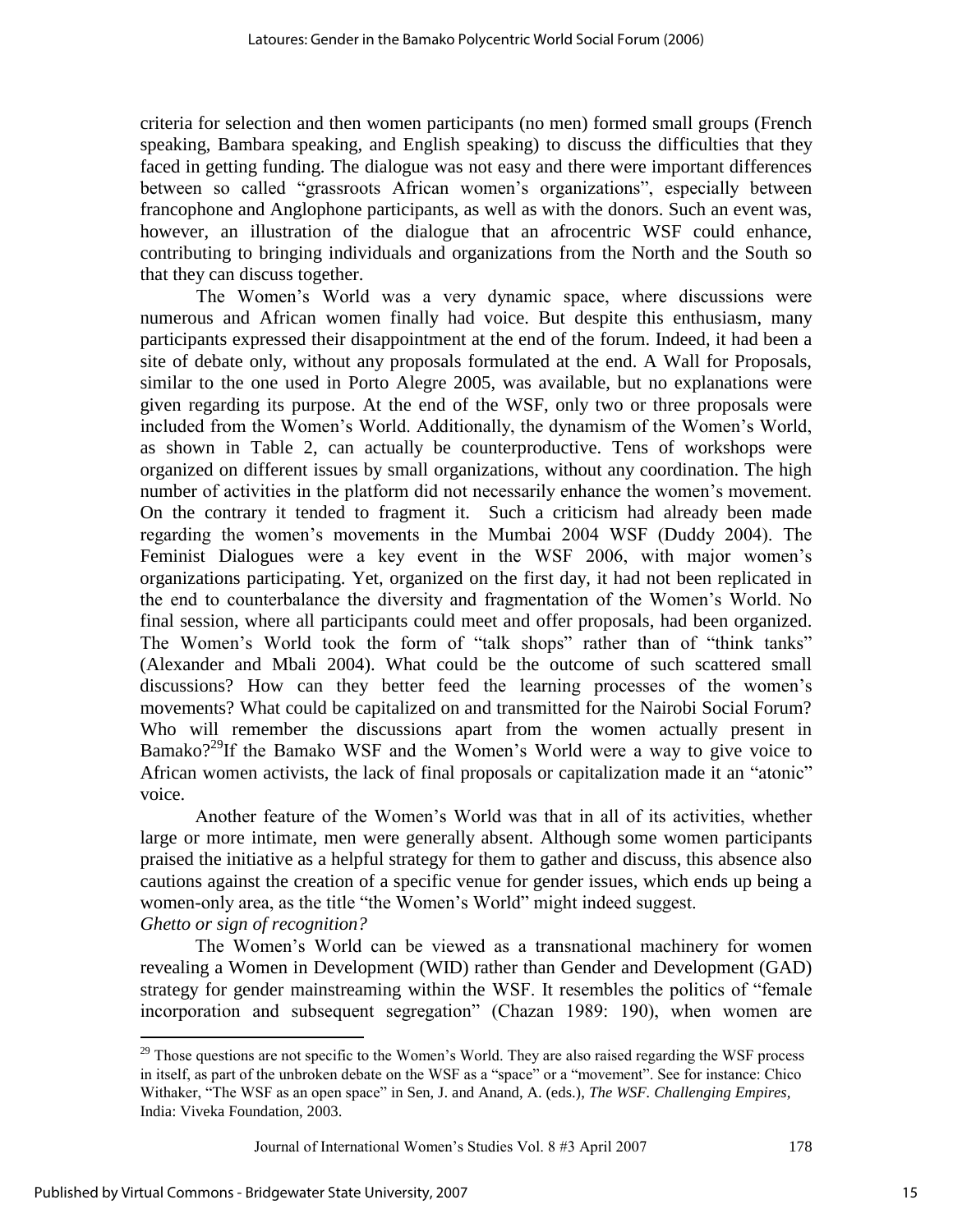eventually drawn into the political system but in separate institutions where they cannot exert pressure. The WSF therefore depicts a political situation familiar to women from all over the world characterized by "inadequate female representation, sporadic participation and blocked channels of access to leadership circles" (Chazan 1989: 189).

Historically, gender inequality and appropriate strategies to address it were specifically discussed and conceptualized during the United Nations Decade for Women (1975-1985). The two first international conferences organized in this period (Mexico City 1975 and Copenhagen 1980) created a consensus in the international community recognizing the economic role of women within the development process. Prior to then, women had been seen as passive beneficiaries of development. On the contrary, the WID approach, developed in those meetings, highlighted the fact that women needed to be integrated into development processes as active agents if efficient and effective development was to be achieved. WID understood women as the "missing link" for development. But in the 1980s criticisms emerged, framed by feminists and activists from the South. They managed to get their voices heard at the Third World Conference on Women held in Nairobi in 1985, where they challenged the WID focus on women in isolation. In contrast, they proposed a new approach, Gender and Development (GAD) that focuses on imbalances of power between women and men, addressing the relational nature of women"s subordination. Women are no longer considered as a specific category. But the real change of paradigm occurred during the Beijing Conference, ten years later, which institutionalized gender equality as a priority. This marked a significant turning point for the notion of gender mainstreaming, which, though still vague, was introduced, discussed, and strategized.

Both WID and GAD approaches pinpoint women"s marginalization in the development process, but they offer different explanations of its sources and propose different strategies to address the gap (Razari and Miller 1995). Following the WID perspective, in the 1970s and 1980s, national machineries for women  $(NMWs)^{30}$  were introduced as a key strategy for women"s integration. Although they may have had positive achievements, especially in raising gender awareness, national women"s machineries have often favoured a ghettoization of women"s issues in social or welfare departments, which has the effect of limiting their impact and significance. Womenspecific structures are not sufficient to address women's marginalization. An integration strategy is not the same as an institutionalisation strategy. The second strategy requires bringing a gender aware perspective to all aspects of the institution"s policy and activities (Oxaal 1997).

Therefore, the Women"s World can be viewed as the result of a strategy of integration rather than institutionalisation of gender, following a WID approach. On the one hand, the creation of a Women"s World reveals that gender marginalization is eventually addressed, whereas in the previous African forums, it had been neglected. The new initiative marks a form of recognition of gender unequal representation and participation into the WSF. Yet, the response is incomplete. A separate space is a form of recognition but also a perverse form of segregation. Indeed, gender issues were discussed

<sup>&</sup>lt;sup>30</sup> NMWs are defined as: "agencies with a mandate for the advancement of women established within and by governments for integrating gender concerns in development policy and planning" (Reeves and Balden 2000: 3).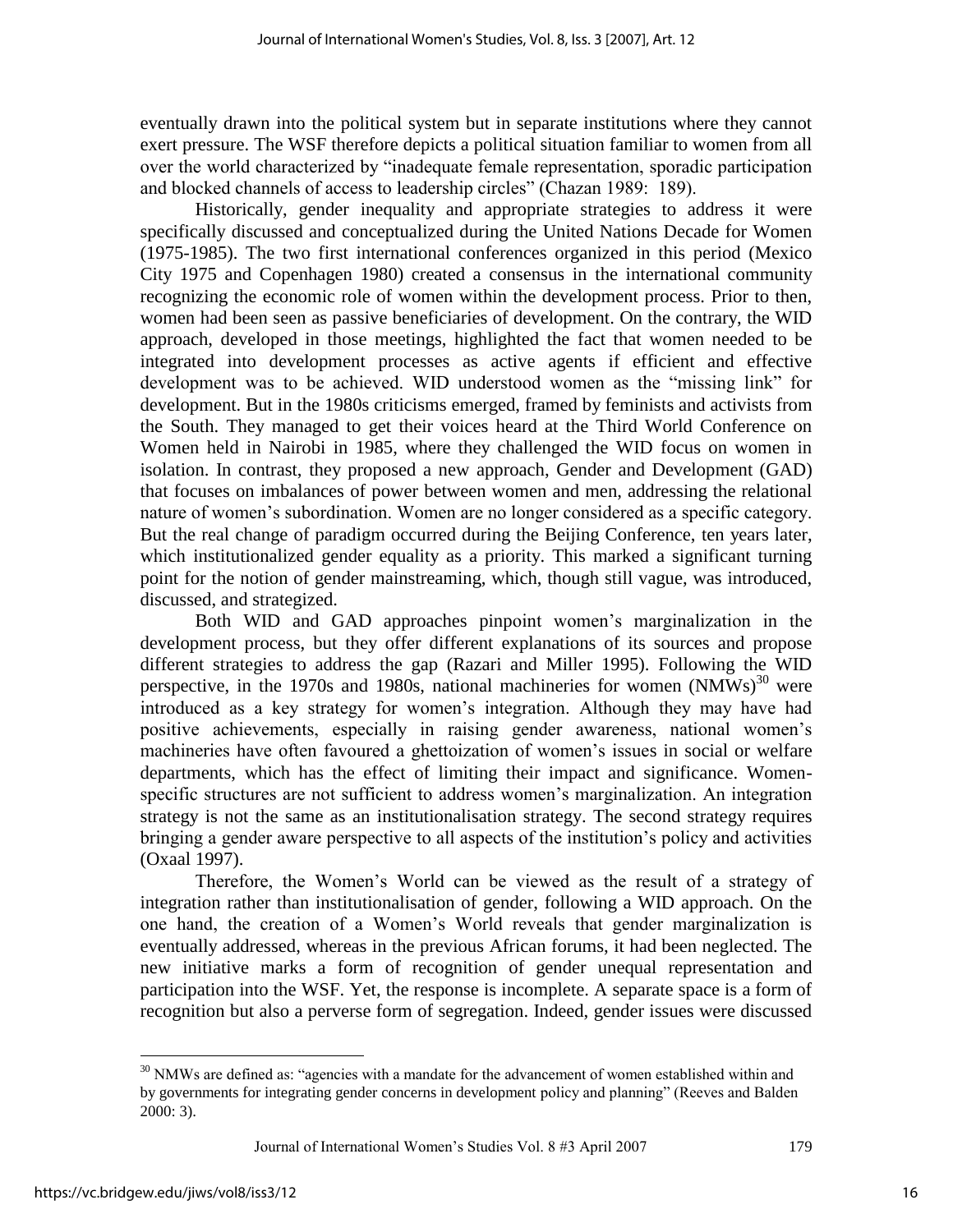in the Bamako WSF, probably more than before. Yet most of the debates took place in the Palace of Culture, where only a few men dared to participate.

Nevertheless, such an integration strategy could be the first step towards gender mainstreaming, as it could help to provide the diagnosis which would make gender imbalance visible and thus turn gender equality into an appropriate and legitimate issue. Still, the conditions for such a process to be initiated were inadequately present in Bamako. Instead, through the Women"s World, women were seen but not heard; and gender was silenced.

The Women"s World was an exclusive space for women. Its very naming did not encourage men to participate in it and most women participants were actually present *only* in this venue and did not visit any other thematic areas.

Therefore, this venue was not only unable to challenge, but was even built upon, misconceptions of "gender", portrayed as "women"s affairs". Such misconceptions made organizers (including women) of the WSF assume that engendering the WSF *also* meant focusing *specifically* on women. Therefore, the Women"s World was a response to demands for gender institutionalisation, but interpreted through a distorted or at least incomplete conception of gender. Such a venue could not address the first challenge of the engendering of the WSF, i.e. framing gender equality and gender mainstreaming as an integral (and not a specific) part of the building of alternatives to the neoliberal globalization process.

But, as Joanna Kerr puts it, gender marginalization in the WSF is both a consequence of the gender blindness of other social movements and the result of inner weaknesses of the women's and gender advocates movement (Kerr 2003). The women's movement is still fragmented. Its visions and demands are not necessarily shared, as illustrated in the debates of the Feminist Dialogues in Bamako. Yet, the fact that such discussions were only developed in the FD, on one day, and that no other meeting was organized at the end of the week, tended to turn the Women"s World into an empty space. The Women"s World was a unique opportunity for women"s movements, feminists, and gender advocates to meet, coordinate across boundaries, and discuss for several days. But, the Women"s World failed to complete its strategic task. Despite its colourful and massive participation, the Women"s World was nothing else but a collection of scattered initiatives, from which nothing could be capitalized on for the women"s movements. Gender mainstreaming is a process which needs not only to be initiated, prioritized, recognized, etc, but also strategized. Only under these conditions could the women"s movements benefit from its participation in the WSF.

#### **Conclusion**

 What are the lessons that could be learnt from the Bamako WSF regarding gender institutionalisation? African women"s participation strengthened the transnational building of the women"s movements, even though their integration also challenged the necessary dialogue within the movements. In the future, discussion about the diversity of the women"s movements should be prioritized in the agenda within the WSF. Secondly, despite its innovation, the Women"s World has not engendered the WSF. In Nairobi WSF 2007, such a specific venue would be useful only if the women"s movements use it as a strategic space to formulate and coordinate gender mainstreaming. Such a space may be necessary but it does not mean that it has to be institutionalised throughout the WSF, as

Journal of International Women's Studies Vol. 8 #3 April 2007 180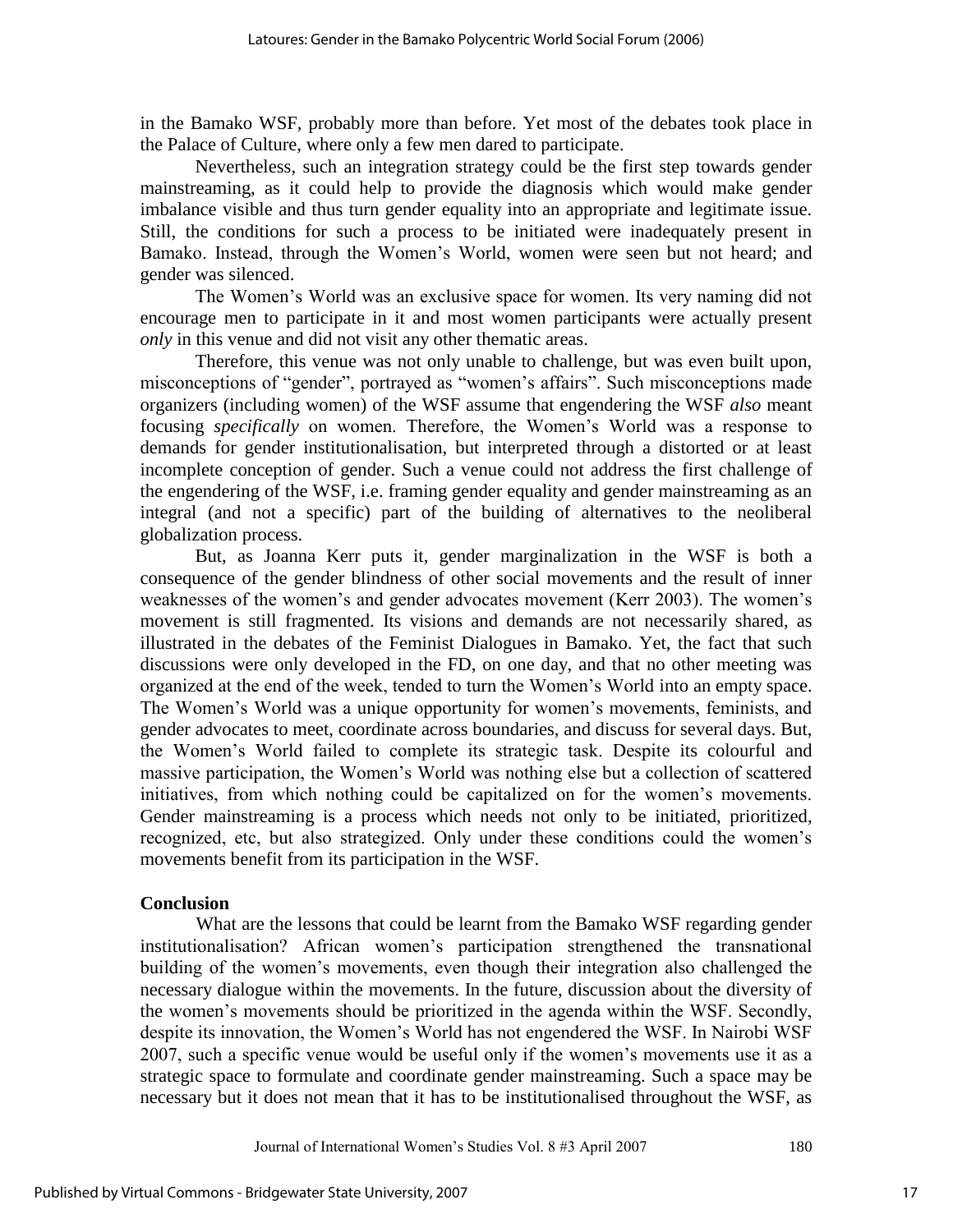was the case with the Women"s World. Why not organizing, for instance, an informal gender strategic space (modelled on the FD, but extended to gender issues at large), both at the beginning *and* at the end of the WSF, involving also men, and leaving time and energy for women's movements activists to invest all of the thematic areas with a gender lens?

> Another world is not only possible, it is on her way. If I listen carefully, on quiet day, I can hear her breathe... (Arundhati Roy, "Challenging Empires" speech at the Porto Alegre WSF 2003, January  $28^{\text{th}}$  2003).

# **References**:

- Alvarez, S., N. Faria, and M. Nobre. 2003 "Another (Also Feminist) World Is Possible. Constructing Transnational Spaces and Global Alternatives From the Movements", in: *The WSF. Challenging Empires*, Sen, J. and Anand, A. (eds.), India: Viveka Foundation. Available at: [http://www.choike.org/nuevo\\_eng/informes/1557.html](http://www.choike.org/nuevo_eng/informes/1557.html)
- Alexander, A. and M. Mbali. 2004 'Africa Social Forum, 2004', December 23<sup>rd</sup> 2004, *Zed Net* [Online] Available at: <http://www.zetmag.org/content/showarticle.cfm?ItemID/6908>
- Articulacion Feminista Mercosur 2005 "Forumentalismos: las contradicciones del forum social mundial', January 31<sup>st</sup> 2005: AFM [Online] Available at: <http://www.choike.org/nuevo/informes/2554.html>
- Beleoken, E. 2002 *Report: The African Social Forum, Bamako, Mali, 5-9 January 2002*, Women and Gender Network on Reproductive Rights (WGNRR).
- Bjork, M. 2004 "Two days feminist dialogue in Mumbai: feminists are seeking spaces to move from fragmentation towards common ground for action', January  $17<sup>th</sup>$  2004: *The Penelopes* [Online] Available at: [http://www.penelopes.org/Anglais/xarticles.php3id\\_article=758](http://www.penelopes.org/Anglais/xarticles.php3id_article=758)
- Chazan, N. 1989 "Gender perspective on African states", in *Women and the state in Africa*, J. L. Papart and K. A. Standt (eds.), London: Lynne Rienner Publishers, 185-201.
- Diarra, M. 2006 "Mobilisation des femmes: elles sont venues, elles sont toutes là!", January 20th 2006 : *Panos Infos* [Online] Available at: [http://www.panos-ao.org/article.php3?id\\_article=3594](http://www.panos-ao.org/article.php3?id_article=3594)
- Duddy, J. 2004 "How is a gendered perspective placed on the agenda of the 2004 World Social Forum?' *AWID* [Online] Available at: <http://www.awid.org/go.php?stid=846>
- Falquet, J. 2003 "L"ONU, alliée des femmes? Une analyse féministe critique du système des organisations internationales", *Multitudes* (11), Winter 2003.
- Gbadamassi, F. 2006 "Forum Social Mondial: en route vers Nairobi", January 24th 2006: *Afrik.com* [Online] Available at:<http://www.afrik.com/article9365.html>
- Geloo, Z. 2006 "Viva Bamako! Afrocentric forum is a success", *TerraViva*, January 22nd January 2006: IPS. [Online] Available at: <http://www.ipsterraviva.net/tv/wsf2006/viewstory.asp?idnews=485>

Journal of International Women"s Studies Vol. 8 #3 April 2007 181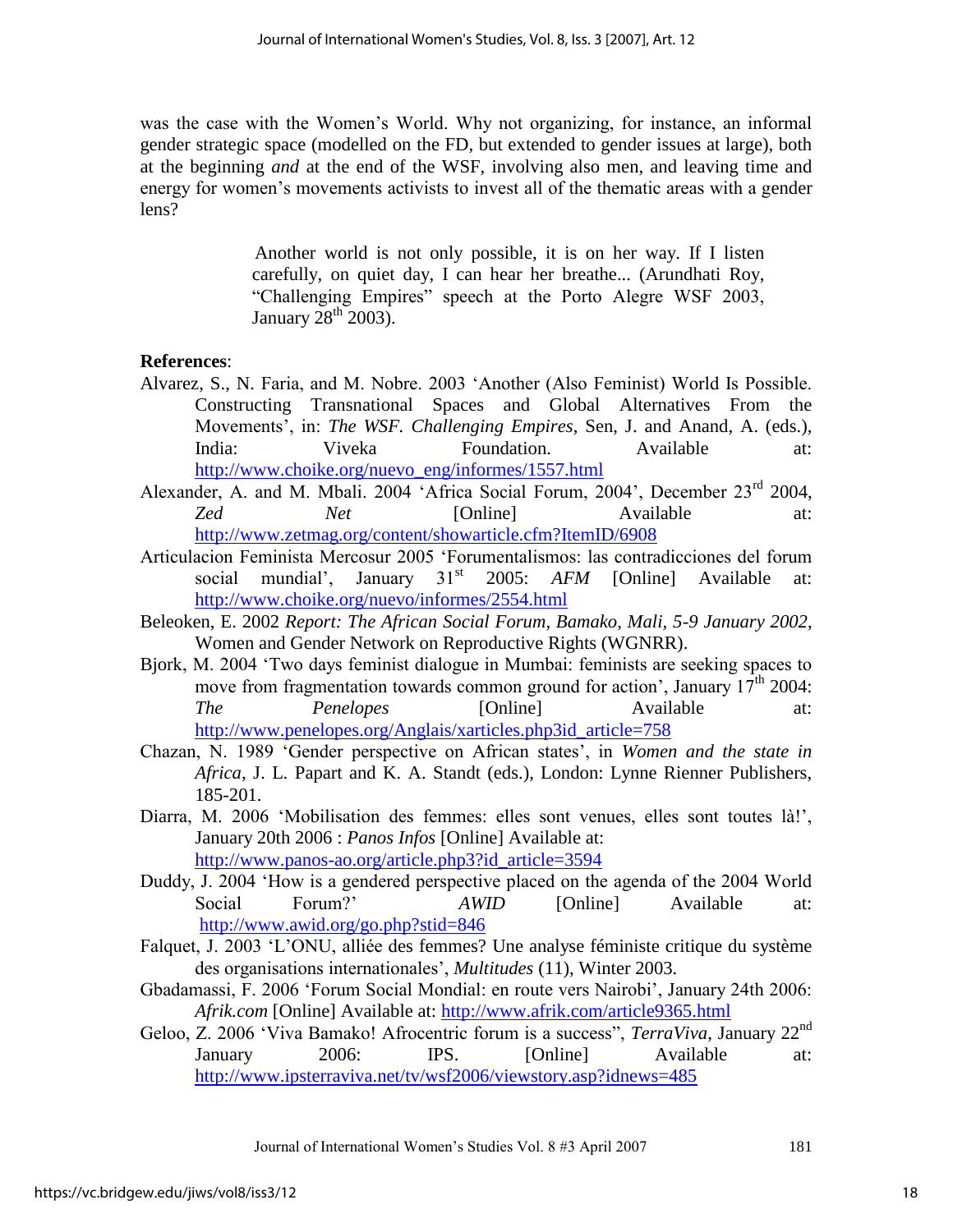- Haralanova, C. 2005 "Is there an equal space for women"s rights discussions at the Forum', January 29<sup>th</sup> 2005: *The Penelopes* [Online] Available at: [http://www.penelopes.org/Anglais/xarticles.php3?id\\_article=1213](http://www.penelopes.org/Anglais/xarticles.php3?id_article=1213)
- Hosken, F. 1982 *The Hosken Report: Genital and sexual mutilation of females,* Women"s International Network News-USA.
- Jones, R. 2005 "What opportunities and challenges have emerged from the recent 2005 Feminist Dialogues", Interview with Lydia Alpiza, February 2005: *AWID* [Online] Available at:<http://www.awid.org/go.php?stid=1440>
- Karadenizli, M. and B. Allaert and C. De La Cruz,. 2003 *Another World is possible…it's on her way. A WIDE Report of the WSF 23-28 January 2003, Porto Alegre*: AWID [Online] Available at: <http://www.eurosur.org.wide/globalisation/PA2003.htm>
- Kardam, N. 1997 "Changing institutions in women"s interests", *InBrief*, issue 5, Bridge, Sussex: University of Development Studies.
- Kerr, J. 2003 "How can international women"s movements influence the main centres of decision making" in F. Reysoo and C. Vershurr (eds.), *On m'appelle à régner. Mondialisation et rapports de genre*, Geneva: IUED.
- Kinoti, K. 2006 'The feminist dialogue at the Bamako World Social Forum', February 10th 2006: *AWID* [Online] Available at:<http://www.awid.org/go.php?stid=1577>
- Kone, A. 2005 "Forum Social Polycentrique: 30 000 participants attendus à Bamako" , *Le Republicain*, Bamako, 23rd December 2005.
- Ilboudo, M. 2006 "Point de presse Comité Organisateur: Donner la parole à la majorité silencieuse', Flamme d'Afrique, 20th January 2006 [Online] Available at: http://www.panos-ao.org/article.php3?id\_article=3593
- Larque, L. and J. Lusson. 2006, "Bamako: pari gagné! Entretien avec Bernard Pinaud", CRID *Newsletter*, March 2006 [Online] Available at: <http://www.crid.asso.fr/actualite/newsletter/annexes/mars3.doc>
- *L'Humanité*, 2006 "Nous vivons dans continent appauvri par des politiques imposées à nos gouvernements", (Interview with Barry Aminata Touré), 19th January 2006.
- Mututu, R. 2006 'Work in progress: feminist dialogue in Bamako, Mali', January 24<sup>th</sup> 2006: *Panos Infos* [Online] Available at: [http://www.panosao.org/article.php3?id\\_article=3524](http://www.panos-ao.org/article.php3?id_article=3524)
- Oxaal, Z. 1997 "Bringing gender out of the ghetto: national machineries for women", *InBrief*, issue 5, Bridge, Sussex: University of Development Studies.
- Patomaki, H. and T. Teivanen. 2005 "The Porto Alegre World Social Forum: an open space or a movement of movements?' [Online] Available at: [http://www.forumsocialmundial.org.br/dinamic.php?pagina=bal\\_teivo\\_fsm2005\\_i](http://www.forumsocialmundial.org.br/dinamic.php?pagina=bal_teivo_fsm2005_in) [n](http://www.forumsocialmundial.org.br/dinamic.php?pagina=bal_teivo_fsm2005_in)
- Sow, F. 2001 "La recherche africaine en sciences sociales et la question du genre" communication at the international colloquium on *Gender, Population and Development in Africa*, Abidjan, 16-21 July 2001: UEP/ UAPS/ INED/ ENSEA/ IFORD.
- Razavi, S and C. Miller. 1995 *From WID to GAD: Conceptual Shifts in the Women and Development Discourse*, Occasional Paper, February 1<sup>st</sup> 1995: United Nations Research Institute for Social Development, United Nations Development Programme, 51.

Journal of International Women"s Studies Vol. 8 #3 April 2007 182